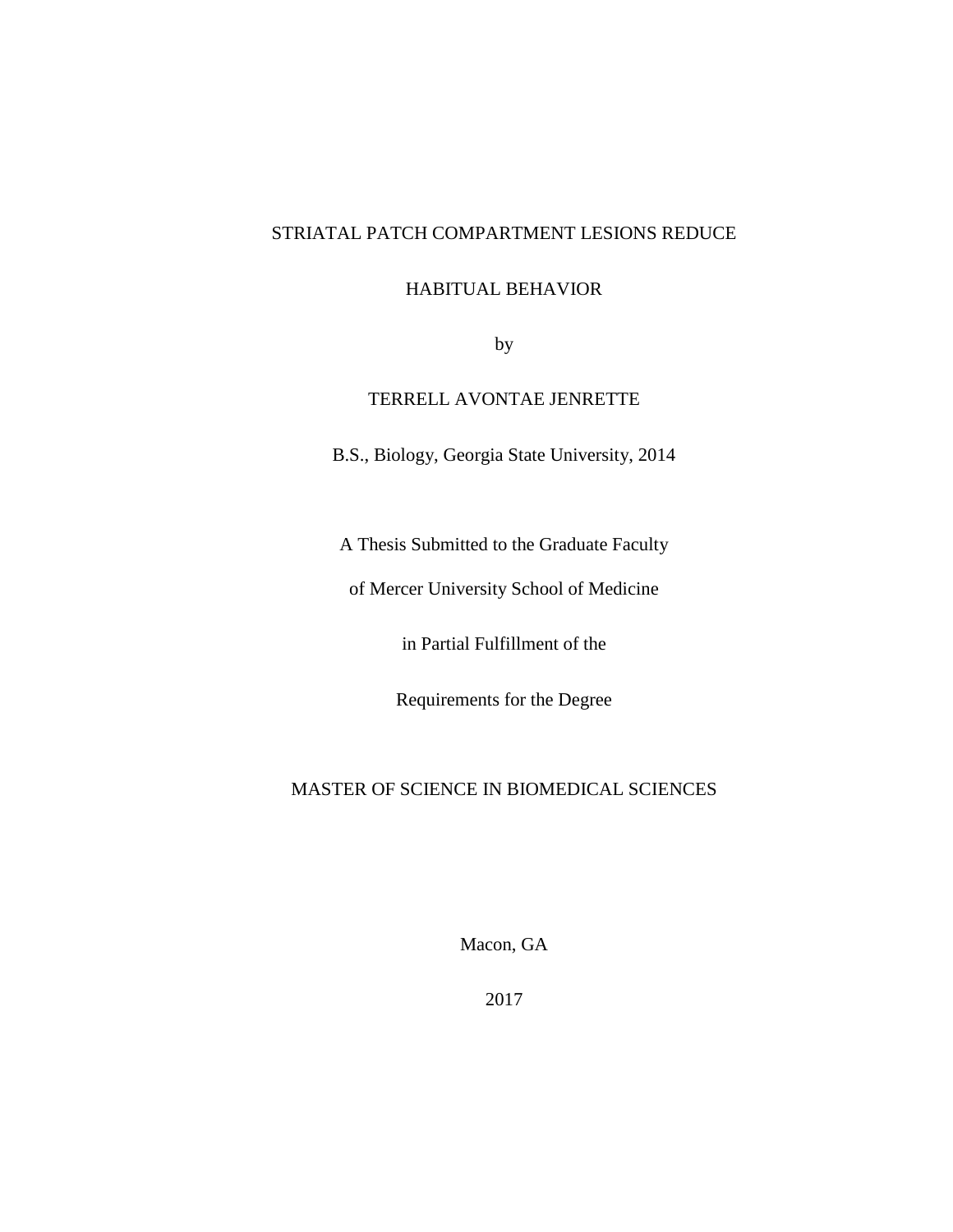# STRIATAL PATCH COMPARTMENT LESIONS REDUCE HABITUAL BEHAVIOR

By

# TERRELL AVONTAE JENRETTE

| Approved:                                              |      |
|--------------------------------------------------------|------|
|                                                        | Date |
| Dr. Kristen Ashley Horner (Advisor + Committee Member) |      |
|                                                        | Date |
| Dr. Jon Shuman (Committee Member)                      |      |
|                                                        | Date |
| Dr. Andon Placzek (Committee Member)                   |      |
|                                                        | Date |
|                                                        |      |

Dr. Richard McCann (Director of Biomedical Science Graduate Program)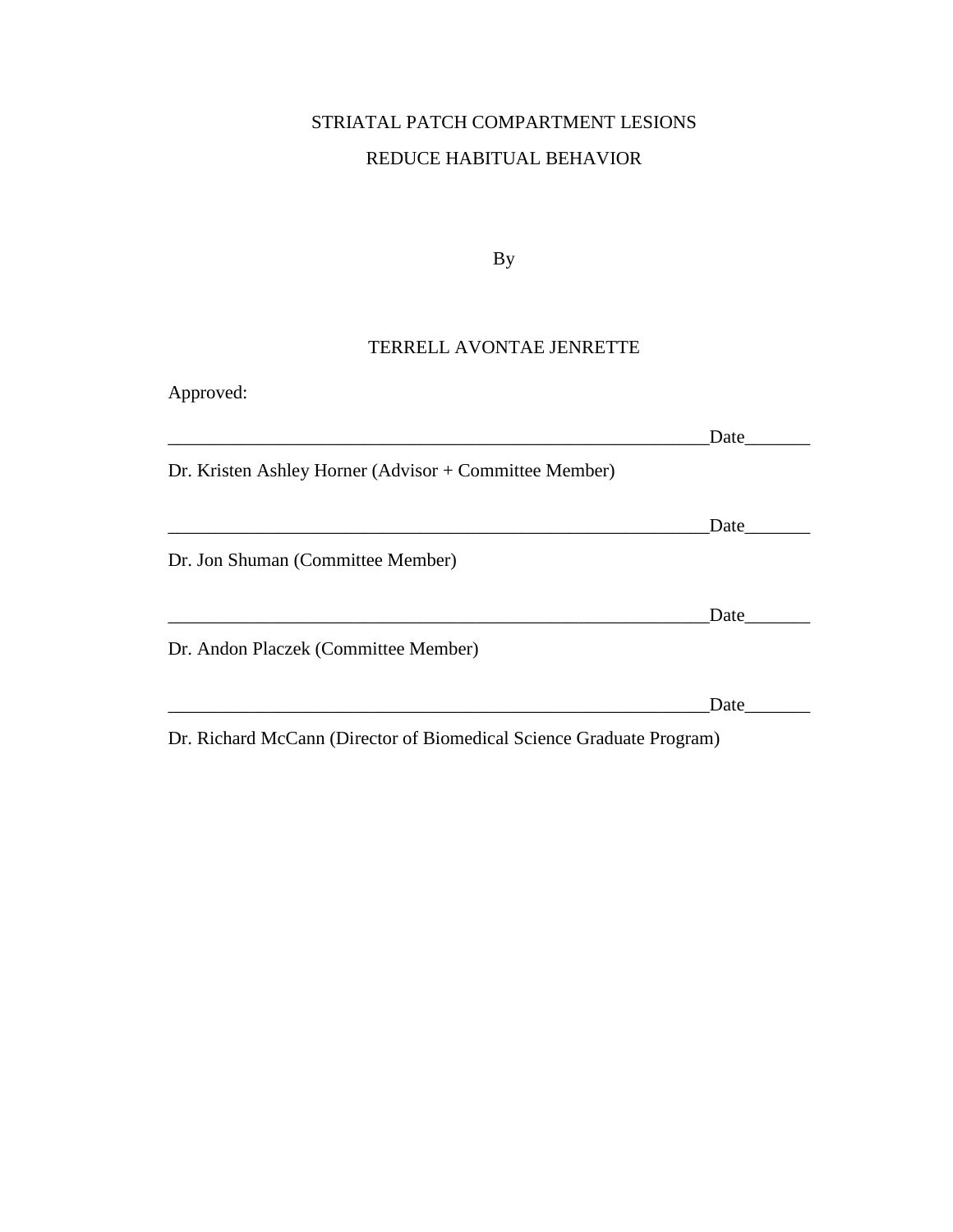# TABLE OF CONTENTS

| Page                                                                        |
|-----------------------------------------------------------------------------|
|                                                                             |
|                                                                             |
|                                                                             |
|                                                                             |
|                                                                             |
|                                                                             |
|                                                                             |
|                                                                             |
|                                                                             |
|                                                                             |
|                                                                             |
|                                                                             |
| Effect of DERM-SAP Pretreatment on C-Fos Immunoreactivity in the Dorsal     |
| Effect of DERM-SAP Pretreatment on C-Fos Immunoreactivity in the Dorsal     |
| Effect of DERM-SAP Pretreatment on C-Fos Immunoreactivity in the Prefrontal |
| Effect of DERM-SAP Pretreatment on C-Fos Immunoreactivity in the            |
|                                                                             |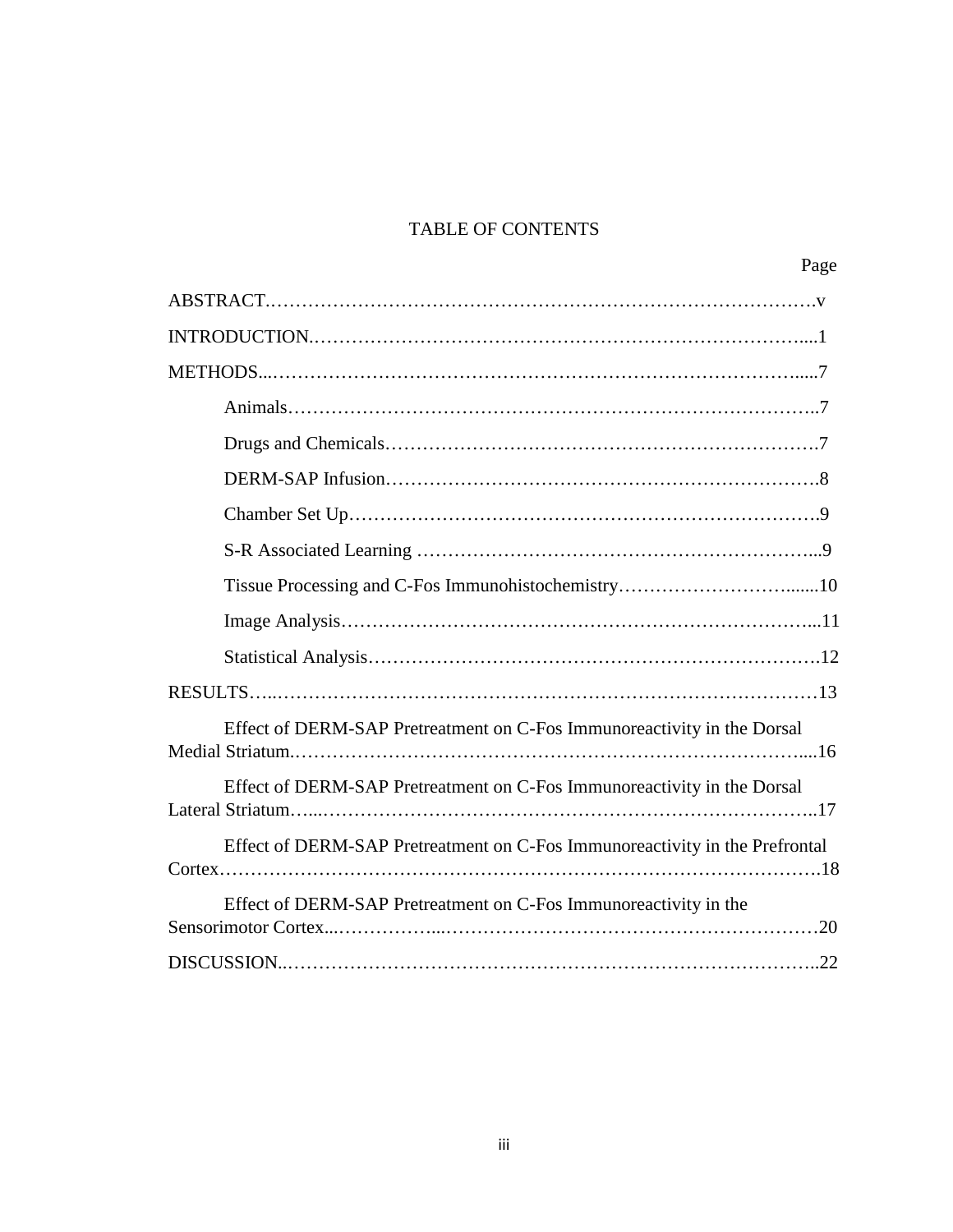# TABLE OF CONTENTS (Continued)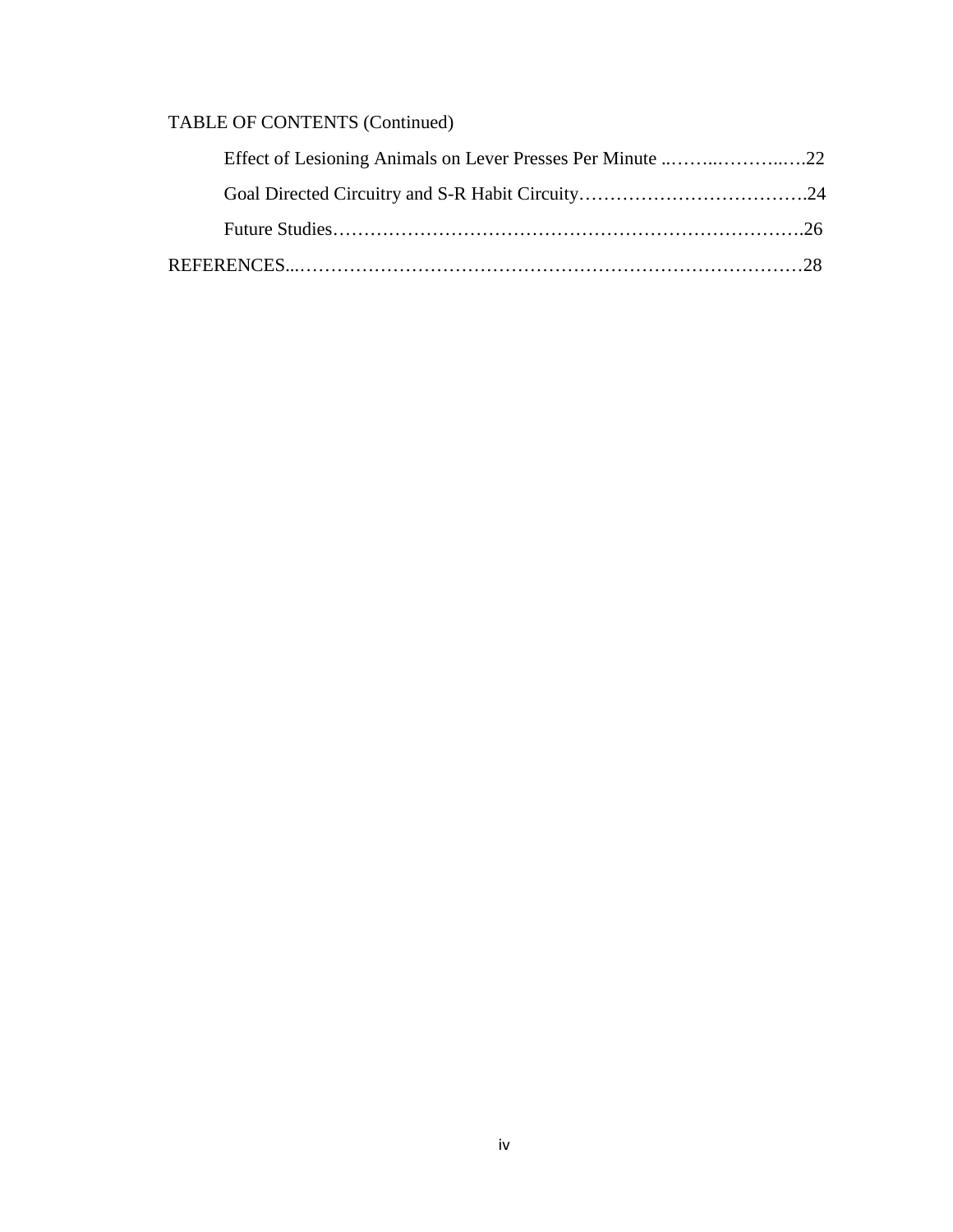# ABSTRACT

# TERRELL AVONTAE JENRETTE STRIATAL PATCH COMPARTMENT LESIONS REDUCE HABITUAL BEHAVIOR Under the direction of KRISTEN A. HORNER, Ph.D.

America spends roughly 600 billion dollars annually on cost related to drug addiction. The majority of current drug addiction research focuses on the rewarding properties of drugs of abuse. The current rate of relapse suggest the need for a greater understanding of habitual drug seeking behavior. The striatum is essential to habit formation and reward association. The striatum is composed of the patch and matrix compartments, and previous studies have shown that enhanced activation of the patch compartment relative to the matrix compartment is related to inflexible behaviors, such as stereotypy. Habitual behaviors are also inflexible in nature, but whether enhanced activation of the patch compartment contributes to habitual behavior is not known. Our experiment analyzed the role of the patch compartment in habit formation, by using a targeted neurotoxin to ablate the neurons of the patch compartment prior to sucrose selfadministration. Rats were bilaterally infused in the striatum with the neurotoxin dermorphin-saporin (DERM-SAP) to ablate the neurons of the patch compartment or unconjugated saporin (SAP, as a control) and allowed to recover for eight days. The rats were then trained to self-administer sucrose using a random interval paradigm proven to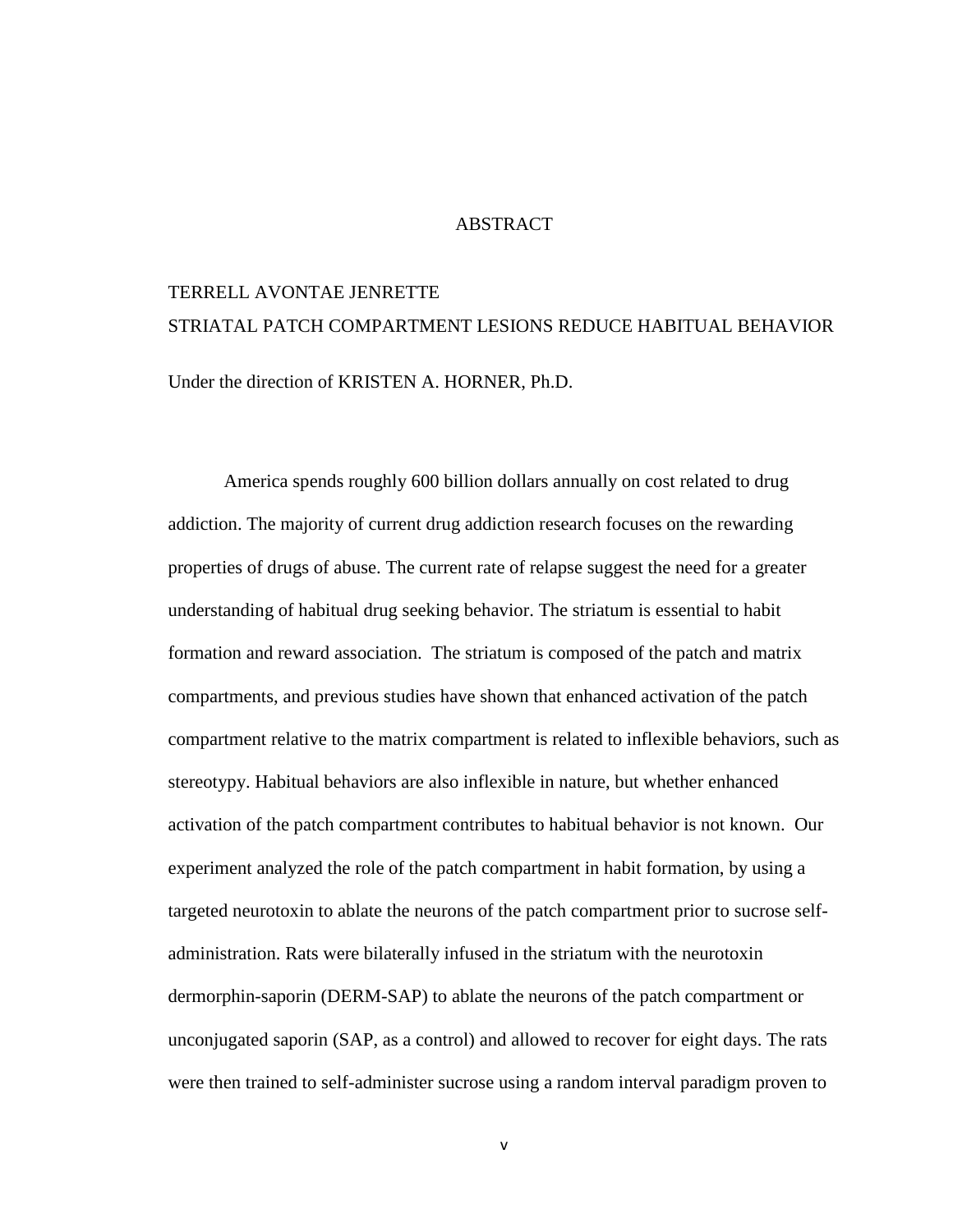generate habitual sucrose consumption. We then associated sucrose consumption with a negative stimulus (LiCl). Subjects were reintroduced to the self-administration chamber and rats that continued to lever press, despite learning to associate sucrose with a negative stimulus, were considered to exhibit habitual behavior.

Our data shows that DERM-SAP pretreatment reduced sucrose self-administration upon reintroduction to the self-administration chamber in animals that received LiCl treatment, indicating that habit formation was attenuated in these animals. DERM-SAP pretreatment also altered c-Fos levels in the sensorimotor cortex, prefrontal cortex, dorsal lateral striatum, and dorsal medial striatum. This data demonstrates that ablation of the patch compartment reduces habitual behavior by reducing activity in the habitual circuit and increasing activity in the goal directed circuit.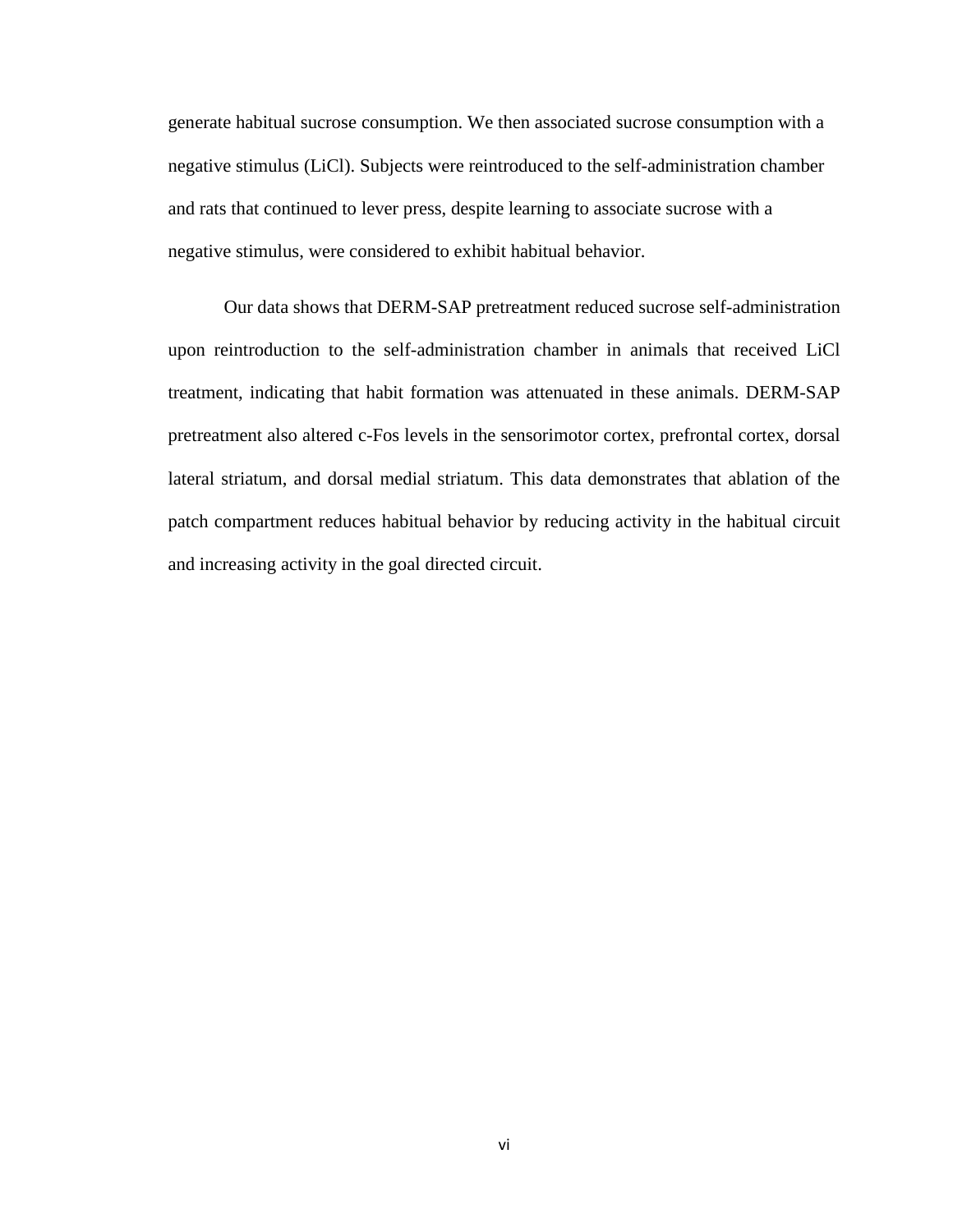# INTRODUCTION

In modern society addiction is a well-established and growing problem. According to the National institute on Drug Abuse, the United States spends over 600 billion dollars each year on problems related to substance abuse. Among these cost are healthcare, loss of work productivity, crime, fatalities, and drug treatment therapies. (NIDA et al., 2012). Successful drug treatment therapy could significantly reduce this cost; however most individuals continue to abuse drugs after treatment. This obviously results in greater cost and the loss of many lives. The majority of research regarding drug addiction focuses on circuits that underlie the rewarding properties of drugs of abuse. This information is obviously very valuable but it does not fully explain why drug addiction persists following treatment. There is a very high rate of relapse amongst addicts indicating that more information is required to better understand the mechanisms that underlie habitual drug abuse. A greater knowledge of the neurobiological structures involved in habit formation is necessary for the development of new therapeutic strategies that can restore behavioral control, and complement traditional therapies leading to more effective treatments for addiction.

Previous research has shown that the normal processes that underlie habit formation play a role in the transition from recreational drug use to the compulsive drug seeking behavior that is characteristic of addiction (Yin et al., 2006; Canales et al., 2005; Zapata et al., 2010; Barker et al., 2015). Previous research suggest that in the early stages of habit learning, performance is goal directed and dependent on action-outcome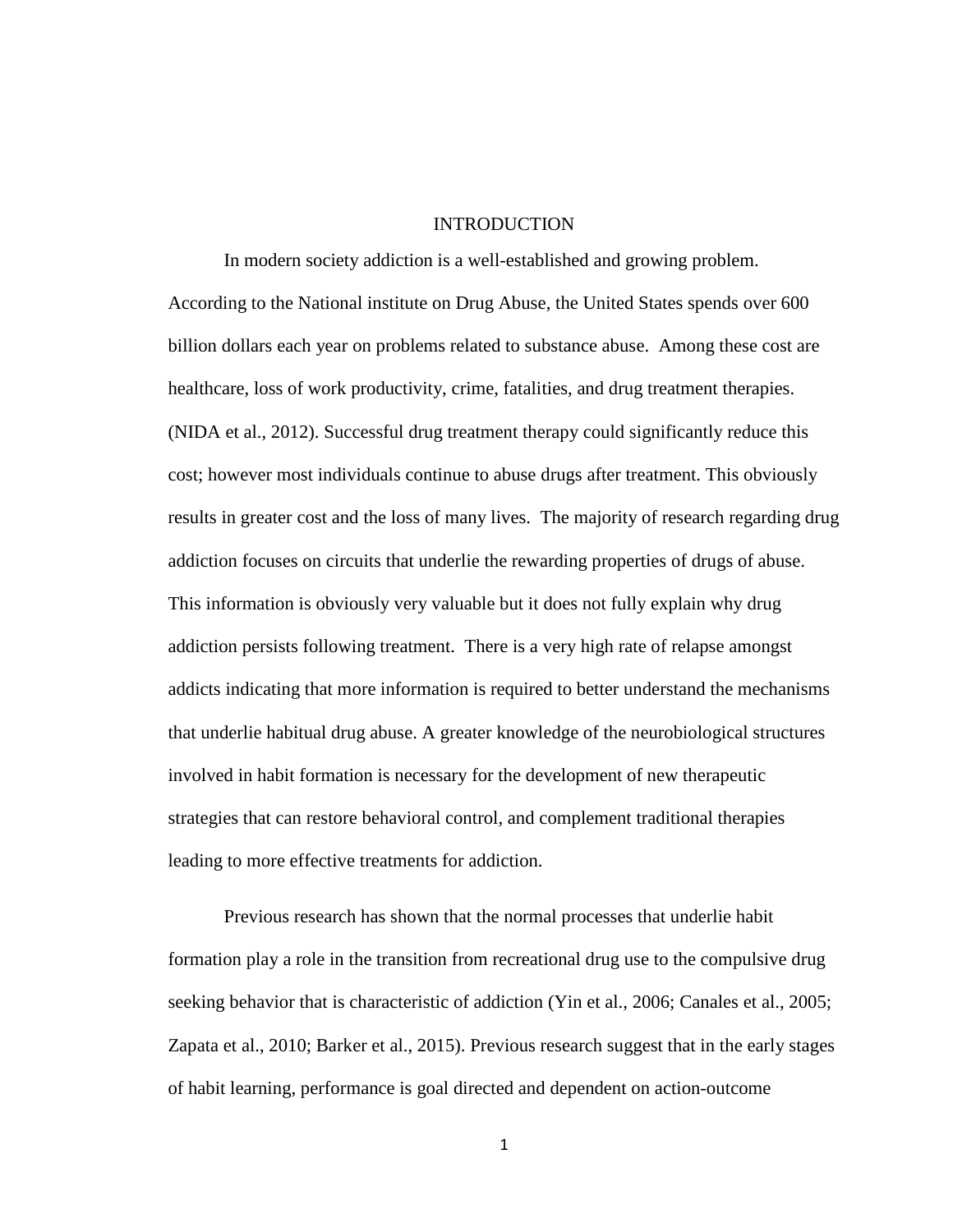associations (A-O association), where behavior is sensitive to devaluation of the reward/outcome (Zapata et al., 2010; Chersi et al., 2013; Barker et al., 2015). During the later stages of behavioral learning performance become habitual and relies upon stimulus-response associations (S-R association). Habitual behavior is an autonomic response to a particular sensory input with which the action has become associated (Chersi et al., 2013). Once habitual behavior is established the behavior will continually be produced in response to the stimulus, without concern for the value of the outcome (Canales et al., 2005; Zapata et al., 2010; Chersi et al., 2013). Recent studies have suggested that people addicted to drugs do not exclusively seek drugs for the rewarding properties but also out of habit (Barker et al., 2015). This implies that while drug addiction may initially be goal directed, over time and with repeated exposure, drug seeking behaviors become habitual. Drug abusers essentially over train themselves to the point that behavioral responses are generated by the environment or cues and are independent of the drug's inherent rewarding properties.

Drug addiction hijacks normal habit learning processes. Recent work indicates that habits facilitated by drug abuse, rely on the same neuroanatomical structures that mediate normal habit learning. This provides support for the notion that aberrant habit learning process contribute to addiction (Barker et al., 2015). The striatum plays a significant role in the development of goal directed and habitual reward seeking behaviors (Yin et al., 2006; Balleine et al., 2010; Canales et al., 2005), which is mediated by distinct circuits that originate is the cortex, and transverse the striatum before returning to the cortex (Barker et al., 2015; Balleine et al., 2010). The circuits of interest go through the nucleus accumbens (Everitt et al., 2008) and encode limbic information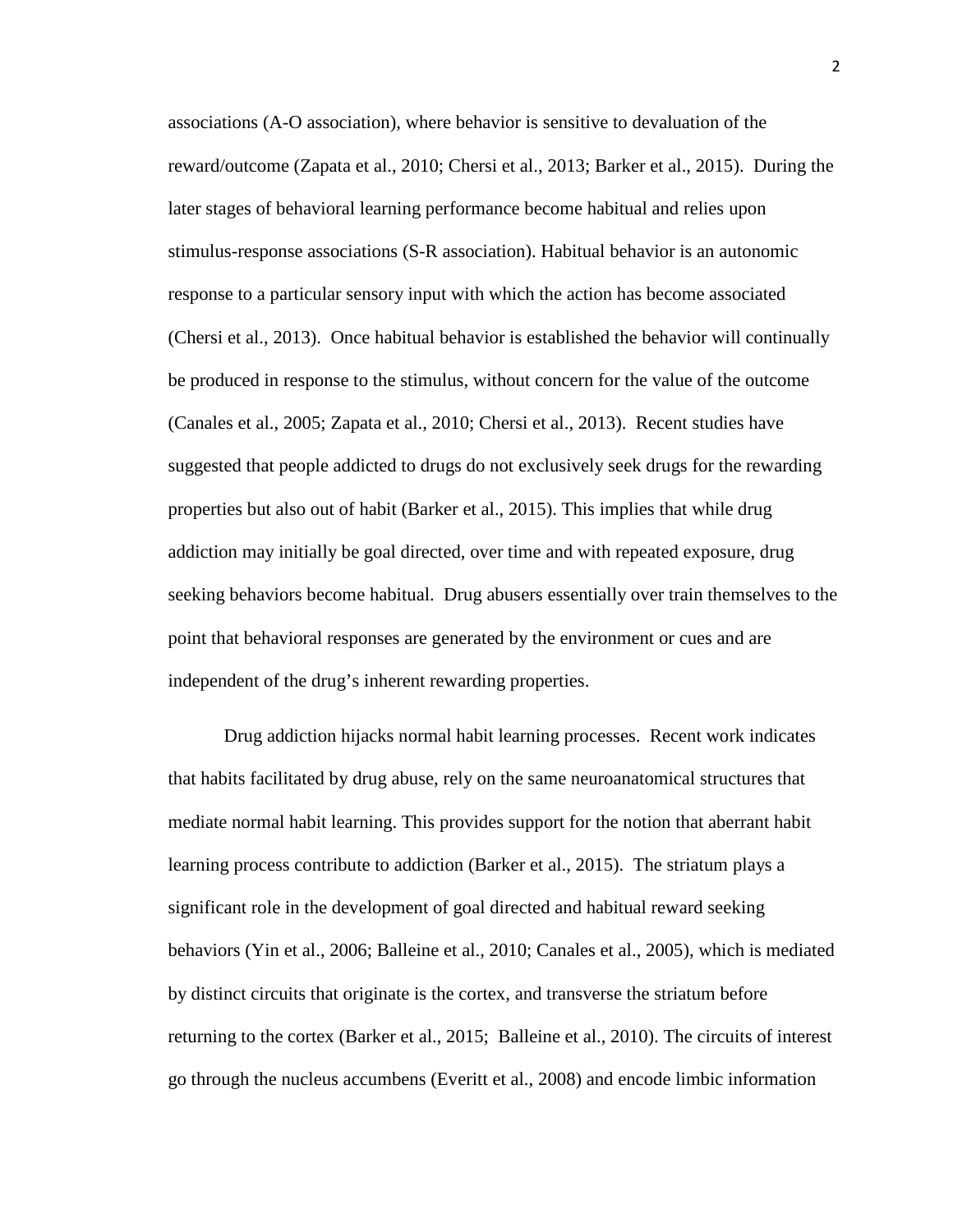related to reward and reinforcement, goal directed behaviors are mediated by circuits connecting the medial prefrontal cortex (mPFC) with the dorsomedial striatum (DMS) and habits are encoded using networks involving the sensorimotor cortex (SMC) and the dorsal lateral striatum (DLS) (Barker et al., 2015; Balleine et al., 2010). The striatum receives dense input from the cortex and some additional dopaminergic input from the midbrain. The midbrain is necessary for the development of habitual behavior (Barker et al., 2015; Chersi et al., 2013). These circuits operate parallel to each other but can also interact via recurrent connections with midbrain dopamine neurons allowing for a ventral-to-dorsal transfer of information (Yin et al., 2006). Limbic information contained in circuits through the nucleus accumbens can influence the sensorimotor network in the dorsal lateral striatum for habit learning (Canales et al., 2005).

Limbic information contained in the circuits of the patch (or striosome) compartment may also influence the sensorimotor networks in the DLS responsible for habit formation. The striatum is composed of both the patch and matrix compartments, which are superimposed on top of each other (Gerfen et al., 1989). The patch and matrix compartment are present in the DLS and DMS. The patch and matrix compartments are neurochemically and anatomically distinct sub-regions of the striatum. The patch compartment contains a high density of mu opioid receptors and receives input from regions of the cortex previously documented to be involved in drug addiction and the formation of S-R association (Canales et al., 2005). The matrix compartment is thought to mediate adaptive behavioral responses based on sensory information. The matrix compartment expresses few mu opioid receptors and receives input from motor and somatosensory cortices (Canales et al., 2005). Previous work has demonstrated that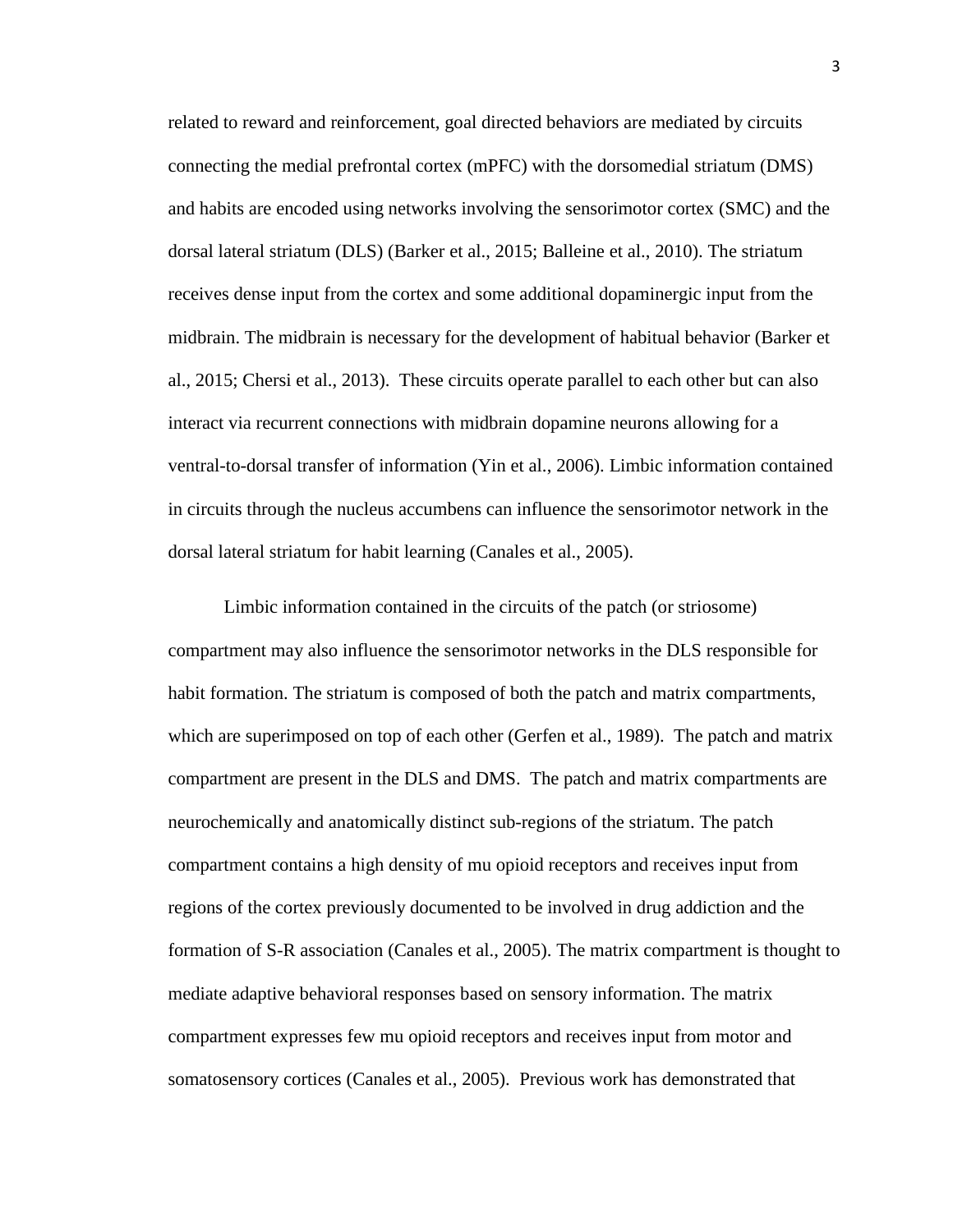enhanced activation of the patch compartment results in repetitive and inflexible behaviors. Previous research has also shown that targeted destruction of the patch compartment prevents psychostimulant-induced repetitive behavior (Canal et al., 2006; Horner et al., 2015). Enhanced activation of the patch compartment in the DLS could represent an enhancement in the rewarding and motivational aspects of behavior. In the context of the sensorimotor region of striatum, the focus of the behavior is narrowed, while at the same time the tendency to repeat the behavior is increased and becomes more inflexible in nature (Canales & Graybiel et al., 2000). We believe that preferential activation of the patch compartment plays an active role in the transition from casual drug use, which is goal directed to the habitual use of drugs seen in addiction. However, given that stereotypy and habitual behavior both lead to rigid and inflexible behavior, it is possible that enhanced activation of the patch compartment in the DLS plays a major role in habit learning, in general. In support of this hypothesis, our studies indicate that ablation of the patch compartment neurons in the DLS attenuates habitual sucrose consumption, which implies that enhanced activation of the patch compartment may go beyond addiction and could be generalized to all habit learning.

In addition to the patch compartment's role in the development of habitual behaviors, the patch compartment also contributes to reward processes. Previous work has shown that animals will continually self-stimulate if an electrode is placed in the patch compartment (White & Hiroi et al., 1998), and recent data from our laboratory has shown that reduced activation of the patch compartment is associated with a decrease in the rewarding effects of methamphetamine (METH) (Horner et al., 2017). The neurons of the patch compartment receive input from the limbic structures that mediate affective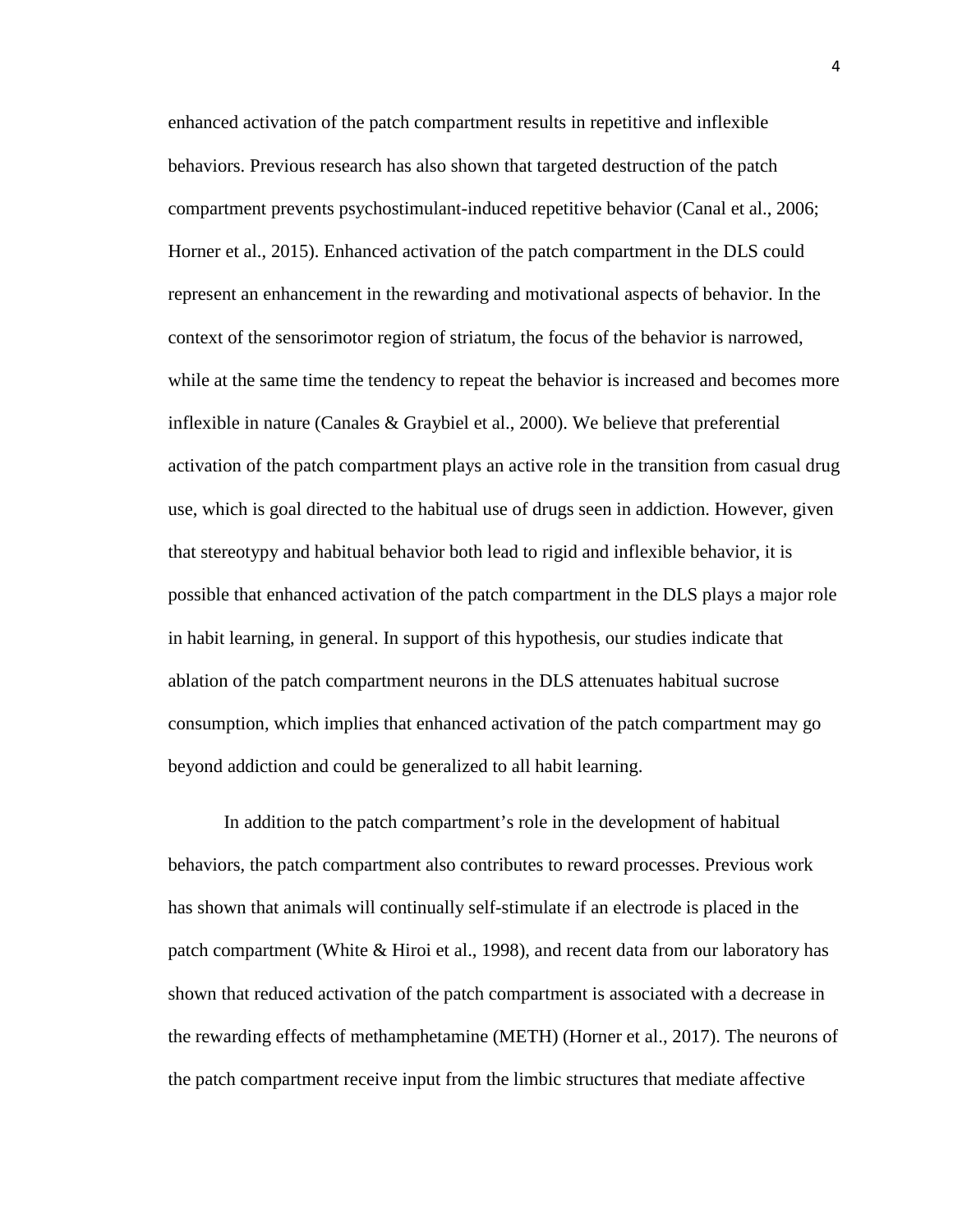behaviors (mood, motivation, and emotion), which reasonably suggest that the patch compartment may have reward related functions. Specifically the patch compartment receives input from the medial prefrontal cortex, which plays a role in goal directed behavior. Previous data suggest that the patch compartment may have reward-association functions, but it is not currently known whether patch-enhanced activity in the striatum occurs with drug-related reward.

The mechanisms by which patch based circuits become preferentially enhanced following chronic psychostimulant treatment or in the context of repetitive and inflexible behaviors are poorly understood. It has been suggested that changes in glutamatemediated neural plasticity, such as long-term potentiation and/or long term depression in the neurons of the striatum contribute to the function of the patch based circuits. Enhanced activation of the patch compartment following psychostimulant treatment has been associated with decreased gene expression in the matrix compartment. This suggests that repeated exposure to psychostimulants may induce LTD in the neurons of the matrix (Canales & Graybiel et al., 2000; Graybiel, et al., 2000). The sensorimotor cortex, which projects mainly to the matrix compartment is strongly activated by psychostimulants, and a progressive depression of glutamatergic input from the cortex could account for the down-regulation of gene expression in the matrix compartment (Canales & Graybiel et al., 2000; Graybiel et al., 2000; O'Dell & Marshall et al., 2000). Repeated psychostimulant exposure may lead to long-lasting changes in neural plasticity within the matrix compartment and could contribute to reward and reinforcement. The matrix compartment has been documented to play a role in the maintenance of normal adaptive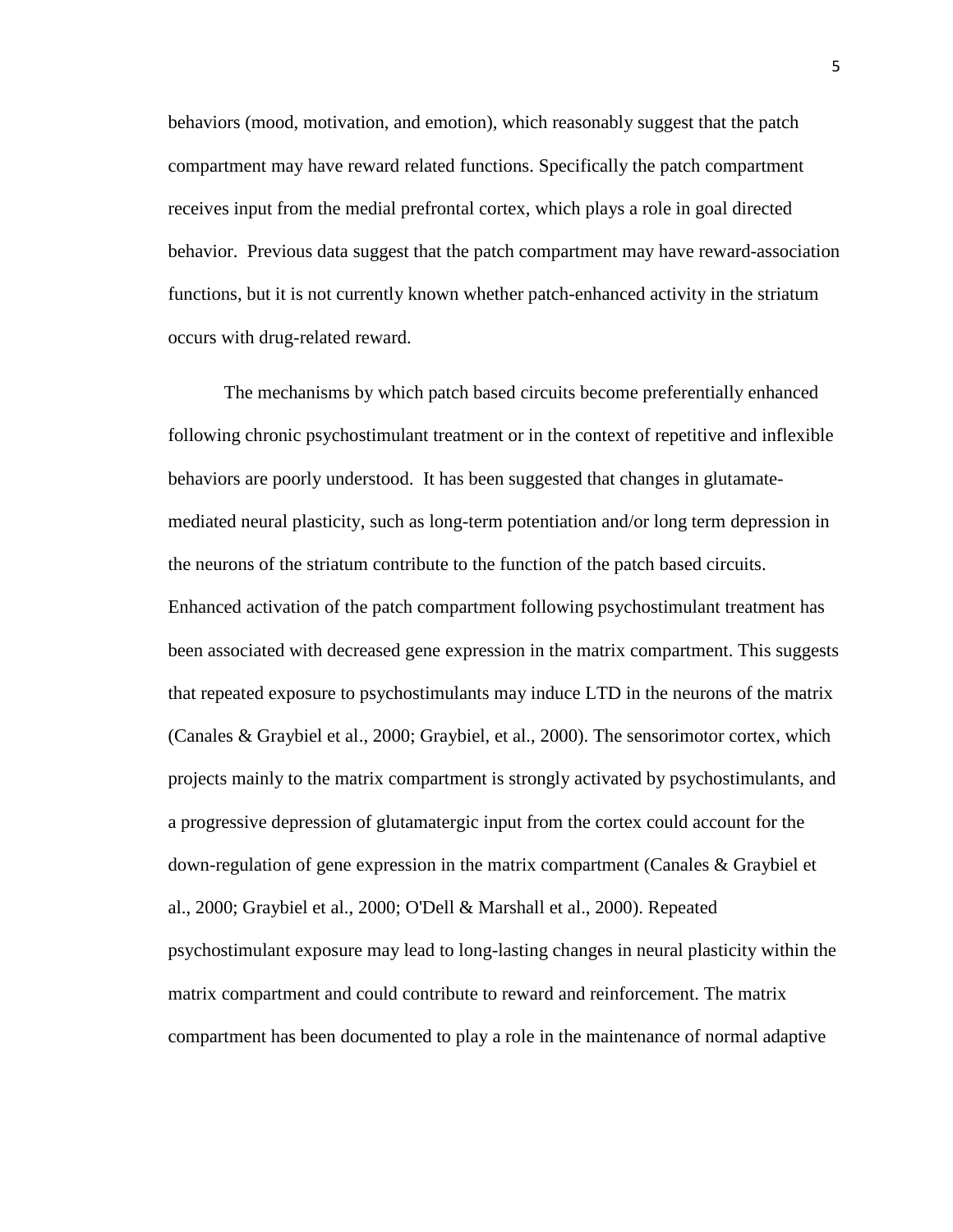sensorimotor behavior; which is beneficial in a constantly changing environment (Brown et al., 2002).

The research discussed above suggest that enhanced activation of patch-based circuits, relative to matrix-based circuits may contribute to reward processes and could participate in the transition from goal-oriented to habitual behaviors. We hypothesize that ablation of the patch compartment will reduce habitual behavior (and increase goal directed behavior). We also hypothesize that ablation of the patch compartment will alter the flow of information through the basal ganglia circuits (goal directed and habitual circuits).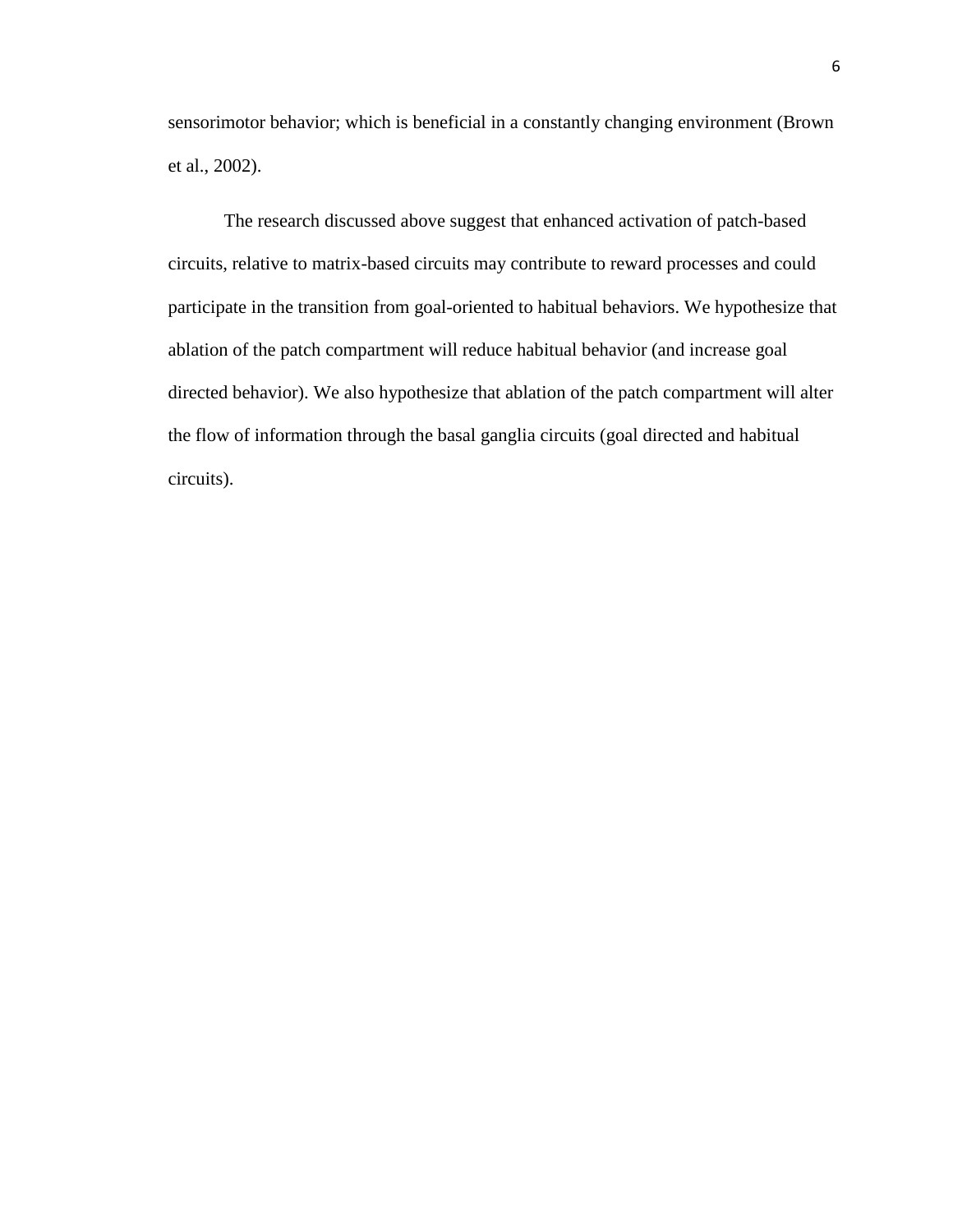# MATERIALS AND METHODS

#### Animals

Male Sprague- Dawley rats (Charles River, Durham, NC), weighing between 290- 400g were used for the experiment. Prior to surgery rats were housed in groups of four in plastic containers within a temperature controlled room. Rats were given free access to food/water, and were placed on a 14:10 hour light/dark cycle. All animal care and experimental manipulations were approved by the Institutional Animal Care and Use Committee (IACUC) at Mercer University School of Medicine and were in accordance with the National Institutes of Health (NIH) Guide for the Care and Use of Laboratory Animals. Measures were taken to minimize suffering and the number of animals required to complete this experiment.

# Drugs and Chemicals

Ketamine hydrochloride and xylazine hydrochloride were obtained from Sigma-Aldrich (St. Louis, MO, USA). Both ketamine and xylazine doses were dissolved in normal saline. All drugs were given in a volume of 1 ml/kg. Dermorphin-saporin (DERM-SAP) and unconjugated saporin (SAP) were dissolved in artificial cerebrospinal fluid (aCSF: 144 mM NaCl, 2.68 mM KCl,1.6 mM CaCl2, 2.6 mM MgCl2, 0.4 mM KH2PO4, pH 7.2).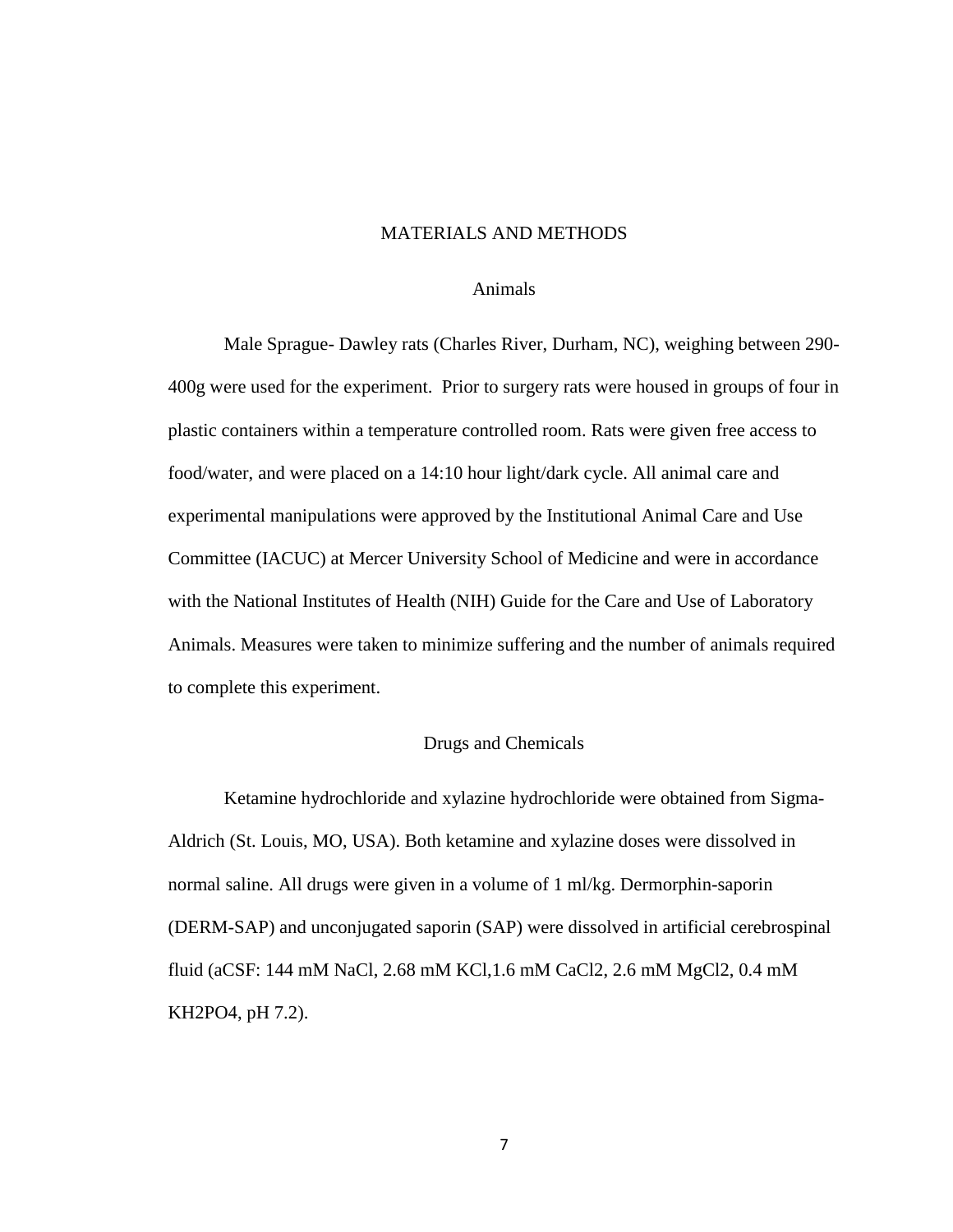# DERM-SAP Infusion

Ketamine and xylazine were used to anesthetize the rats. Anesthetized rats were held into positon during surgery using a stereotaxic frame (Stoelting Company, Wood Dale, IL, USA). Two holes were drilled into the skull of each rat. A 30-gauge needle was introduced to both holes in the skull to access the striatum. A total volume of  $2 \mu l$ DERM-SAP or SAP was delivered bilaterally to the rostral striatum. Half of the rats received DERM-SAP and the other half received SAP. The location of the striatum was coordinated using bregma as a marker (.7 mm anterior, 2.6 mm lateral, -5.0 mm ventral; Paxinos and Watson 2005). DERM-SAP or SAP (Tokuno et al. 2002) was administered at a rate of  $0.5 \mu$ *l*/min. The needle was left in place for 5 minutes following the infusion and slowly removed to minimize fluid backflow. Only animals whose infusions were placed properly in the striatum were included in subsequent analyses.



**Fig. 1** Diagram of properly placed micro infusion cannulae tips. Cannulae tips were placed using bregma as a marker (.7 mm anterior, 2.6 mm lateral, -5.0 mm ventral).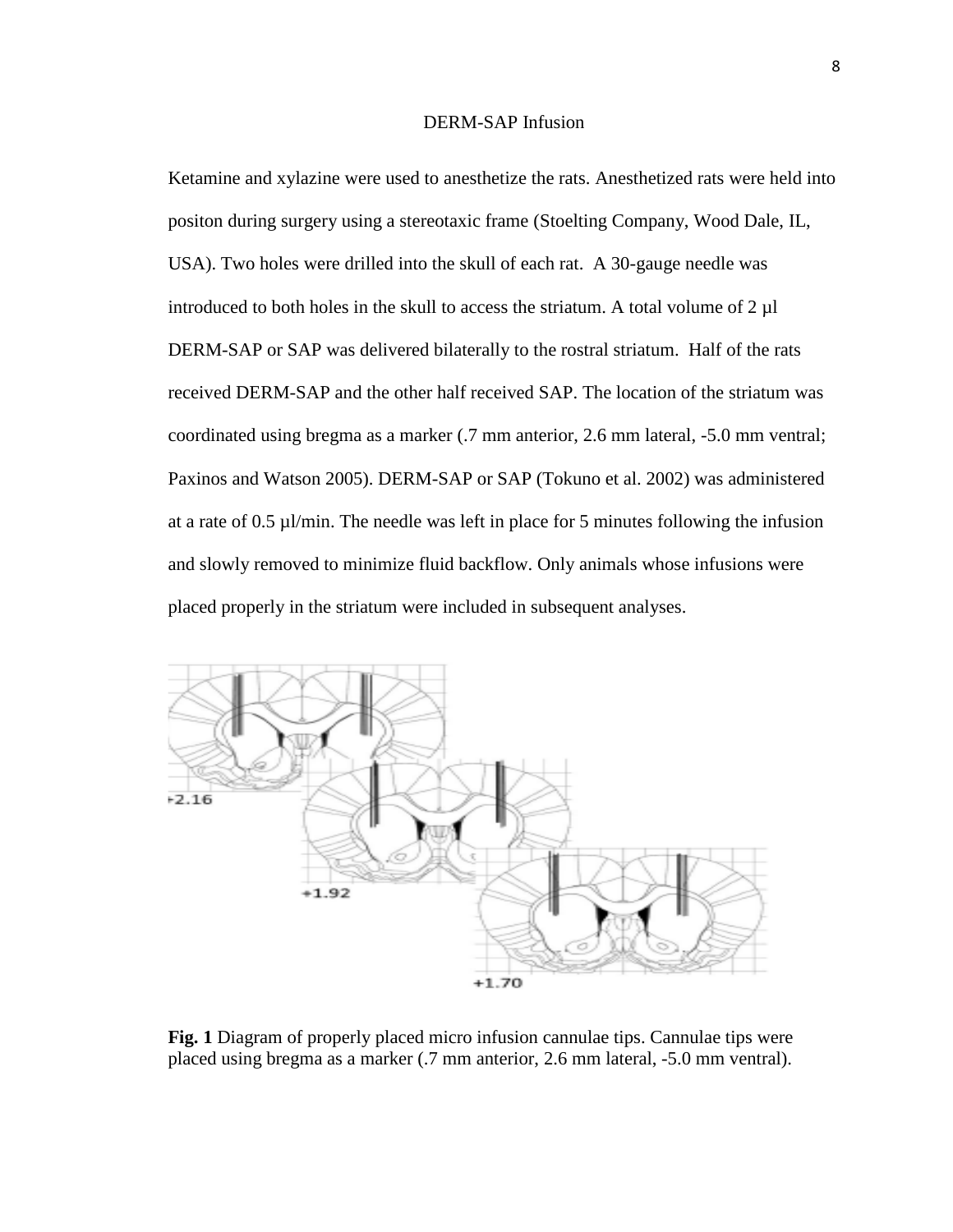#### Chamber Set-up

Rats were adequately trained to lever press. All lever training took place in operant chambers within sound and light attenuating boxes (Medical Associate Inc., St Albans, VT). Our lab used four operant chambers and each chamber contained two retractable levers on either side of a recessed magazine trough. When the left lever is pressed appropriately, 0.08 ml of 20% sucrose solution was delivered from a magazine into a liquid trough.

#### S-R Associated Learning Using a Random Interval Paradigm

Prior to sucrose training rats were placed on a food restricted diet (Approximately 4 pellets per day) until rats reached 80% body weight. Rats repeated 30 minute magazine training sessions twice daily for two consecutive days, without levers present. On the first day of training sucrose was delivered with 100% probability every 15 seconds. On the second day of magazine training sucrose was delivered with 100% probability every 60 seconds. On days three and four rats received continuous reinforcement (FR1 schedule). The FR1 schedule delivered sucrose with 100% probability with every individual lever press. On day five through day ten the rats were delivered sucrose at random intervals (RI15, RI30, and RI60). Days five and six, sucrose was delivered on average every 15 seconds, with quantities determined by lever pressing. Days seven and eight, sucrose was delivered on average every 30 seconds, with quantities determined by lever pressing. Days nine and ten sucrose was delivered on average every 60 seconds, with quantities determined by lever pressing. This particular series of random intervals was chosen because it was proven to promote habit formation (Yin and Knowlton, 2006; Son, et al., 2011). Rats were subjected to outcome devaluation from day 11 to day 13. During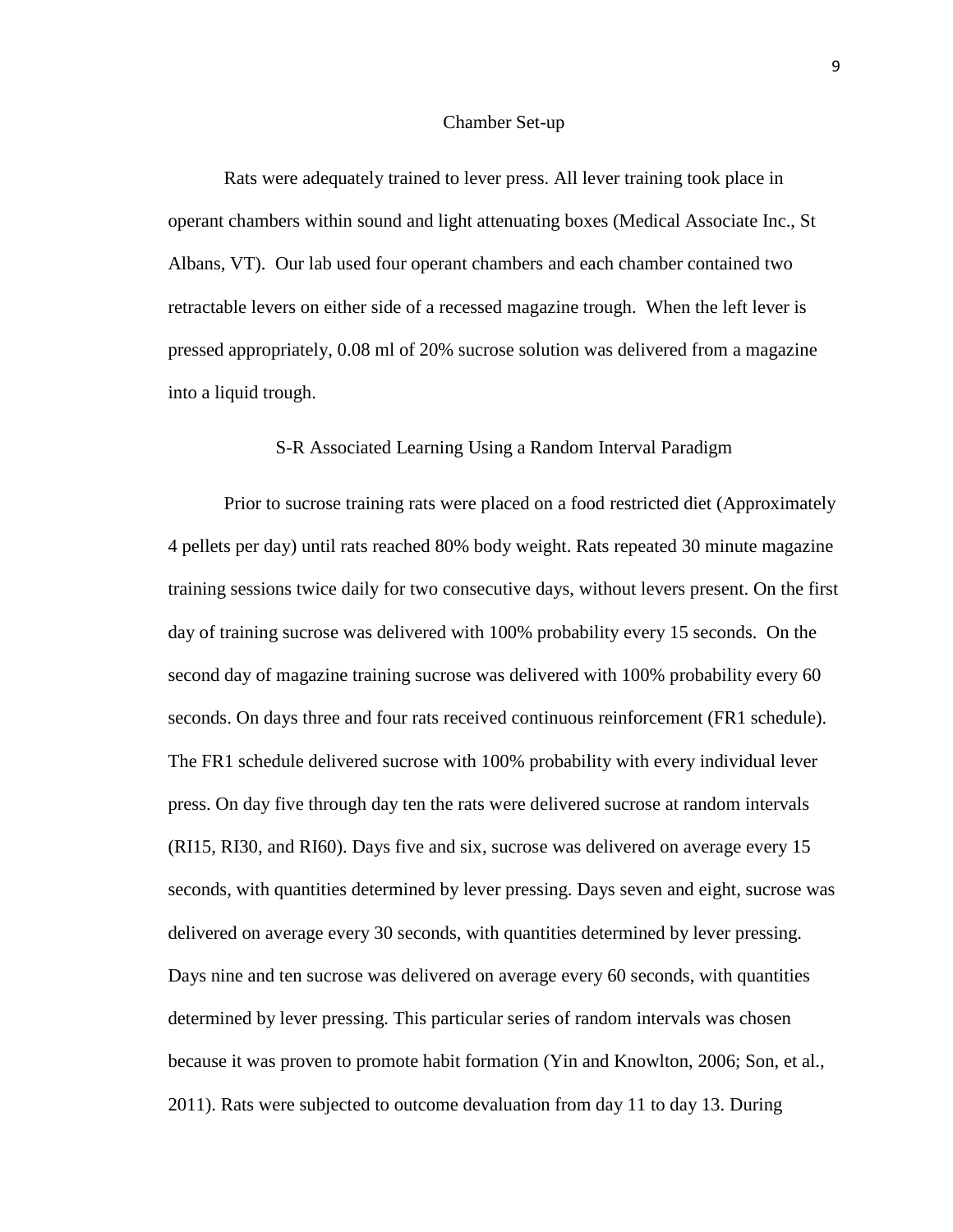outcome devaluation all rats were given 30 minute access to a bottle containing 20 % sucrose solution. The amount of sucrose consumed by each rat was recorded daily. Immediately following sucrose access half of the rats received a daily dose of LiCl and the other half received a daily dose of saline. The extinction phase occurred on day 14. Rats were placed in operant chambers for 10 minutes. Lever pressing was recorded but did not result in sucrose administration.

# Tissue Processing and C-Fos Immunohistochemistry

After experimentation rats were sacrificed via exposure to  $CO<sub>2</sub>$  followed by decapitation. Rat brains were frozen in isopentane on dry ice and stored at -80 C until they were cut into 16-µm sections through the frontal cortex, and striatum on a cryostat (Minotome Plus, Triangle Biomedical Sciences, Durham, NC, USA). These specific tissue slices were mounted onto slides and frozen for later use.

Sections from the prefrontal cortex and striatum were thawed and circled with a PAP pen. Slides were washed 3 times in PBS, with each wash lasting 5 minutes in duration. Tissues were fixed onto slides with 4 % paraformaldehyde and then rinsed three times in PBS. Slides were then blocked for 1 hour at room temperature with 4% normal donkey serum (NDS), 4% dry milk powder, 0.2% triton-x-100 and avidin block. Slides were then covered with a polyclonal antibody for c- Fos diluted 1:1,000 in 0.3 % TX/0.1 M PBS and incubated overnight at 4 C. The next day the slides were washed 3 times with PBS and then incubated for 2 hours with horse anti-rabbit IgG antiserum (Vector laboratories) in PBS. The slides were washed 3 times in PBS, incubated 1 hour in ABC solution (Elite ABC kit, Vector Laboratories) and washed three more times in PBS. Slides were covered in a DAB –Nickel solution for approximately 2 minutes and then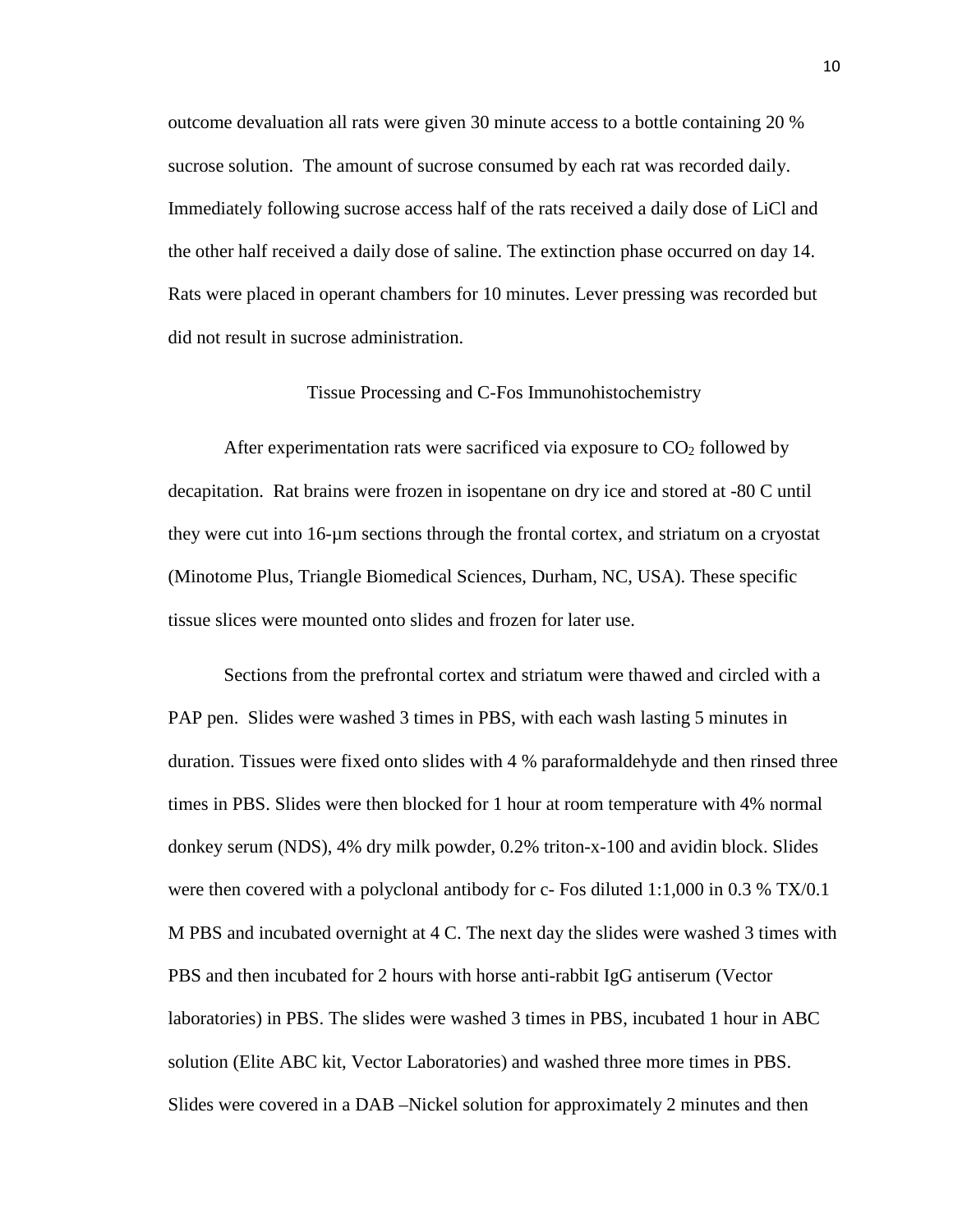washed again with PBS, followed by a 10 minute wash in deionized water. Lastly slides were dehydrated by a series of alcohols and cover slipped out of xylene.

# Image Analysis

To confirm c-Fos particle concentration in the dorsal lateral striatum, dorsal medial striatum, prefrontal cortex, and sensorimotor cortex images were captured with a VistaVision microscope connected to a video camera (CCD IEEE-1394, Scion Corporation, Frederick, MD, USA), using a 4X objective. On the striatum, prefrontal cortex, and secondary motor cortex images three to four random c-Fos particles were outlined using ImageJ software (National Institutes of Health; [http://rsb.info.nih.gov/ij\)](http://rsb.info.nih.gov/ij). The smallest particles from the first image were recorded. This was repeated on four additional randomly selected slides of each tissue type and averaged to determine the lower limit required to perform an accurate particle analysis.

The number of c-Fos particles that exceed the threshold size was determined using the particle analysis option in ImageJ. The threshold size was adjusted such that background staining was eliminated and the number of c-Fos represented all particles above the size threshold. To determine if DERM–SAP treatment altered the activity level of both the dorsal medial and dorsal lateral striatum, the total number of c-Fos particles highlighted by thresholding in both the left and right hemispheres was averaged for each animal. The number of particles in the sensorimotor cortex, prefrontal cortex, dorsal medial striatum and dorsal lateral striatum (Figure 2) were analyzed over a 500 x 500 pixel area for sensorimotor cortex and prefrontal cortex, and a 1024 x 768 pixel area for dorsomedial and dorsolateral striatum.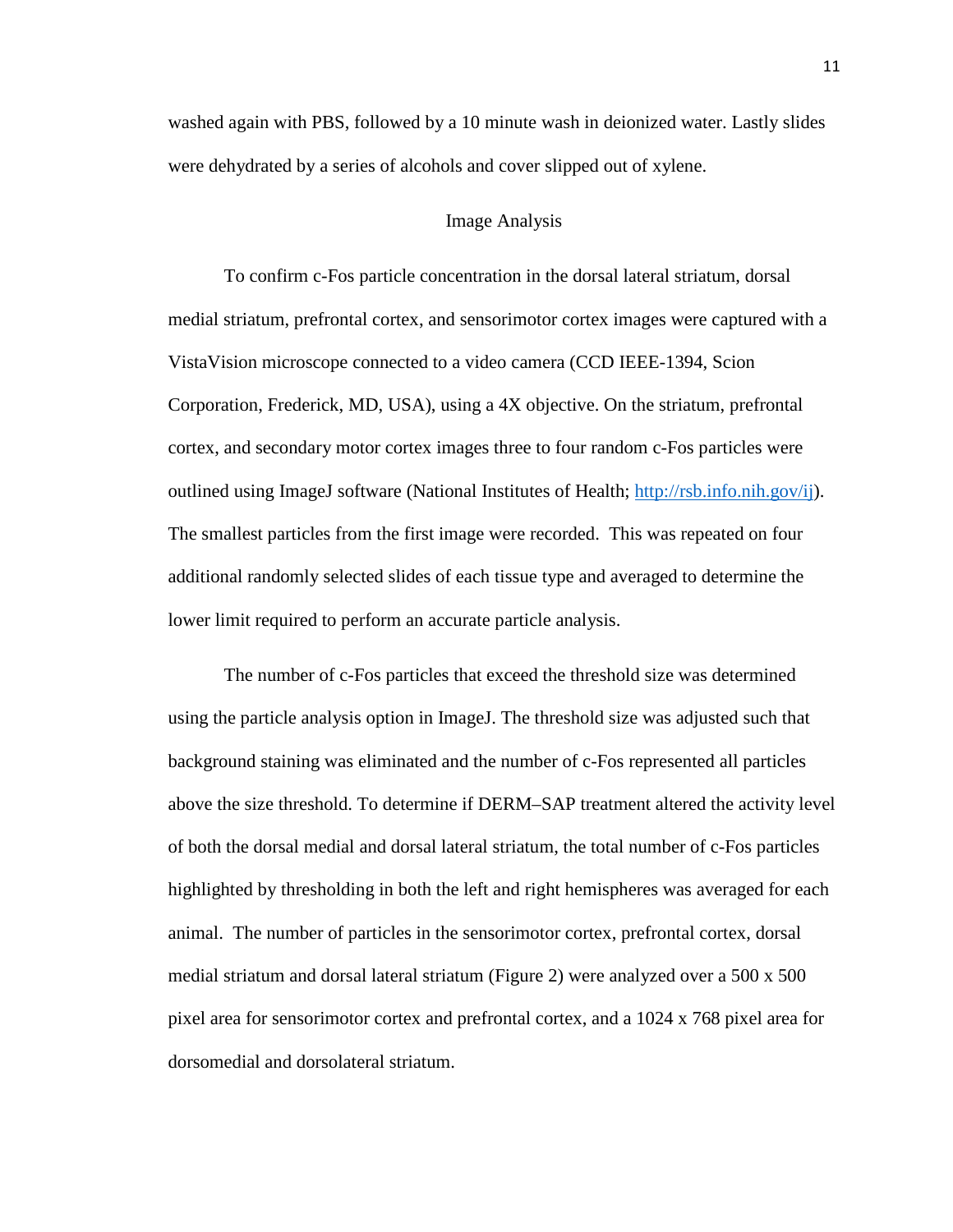

**Fig. 2** this schematic details the sub regions of the prefrontal cortex and striatum that were used for the quantitative analyzes of c-Fos expression. The regions used for c-Fos immunoreactivity are highlighted in gray (medial prefrontal cortex, sensorimotor cortex, dorsal lateral striatum and dorsal medial striatum).

#### Statistical Analysis

A two way ANOVA was used to determine the correlation between the effects of DERM-SAP pretreatment and taste aversion treatment on the number of c-Fos particles in the prefrontal cortex, sensorimotor cortex, and striatum (lateral medial striatum and dorsal medial striatum). A post-hoc analysis was used to compare all four groups (DERM-SAP/LiCl, DERM-SAP/saline, SAP/LiCl, SAP/saline), two at time to determine the exact nature of significance. Behavioral data was also analyzed using a two way ANOVA comparing the effect of DERM-SAP pretreatment and taste aversion treatment on sucrose consumption. Behavioral data was subjected to a similar post-hoc analyses as the c-Fos data.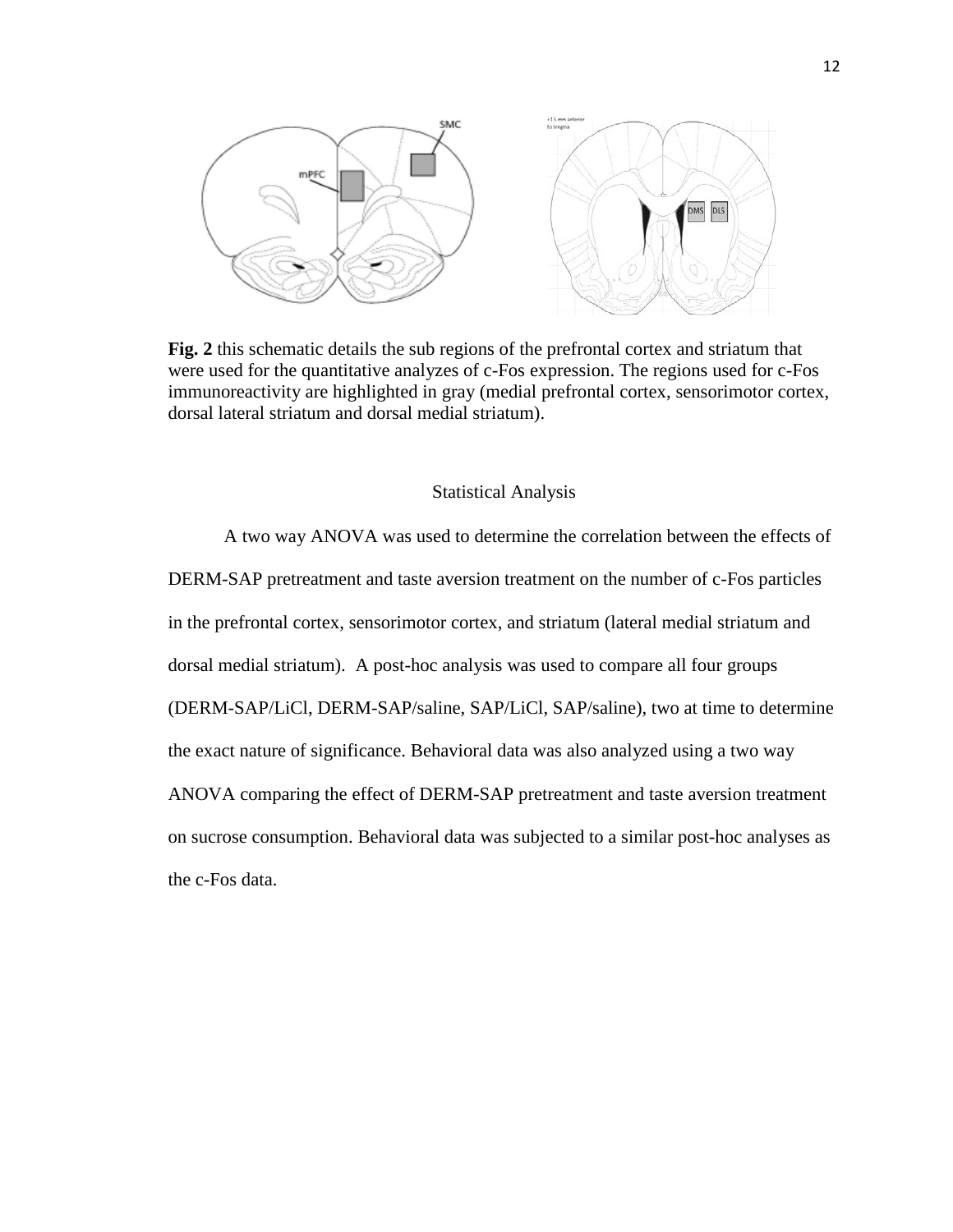# RESULTS

To evaluate the effect of the DERM-SAP on habit formation via S-R learning, rats were trained using an RI schedule of reinforcement. RI schedules of reinforcements are proven to promote the formation of S-R association (Dickinson, 1985). S-R association was maintained throughout the RI reinforcement schedule (Figure 3). All rats regardless of pretreatment learned to use the lever press to administer sucrose. When the random interval phase was complete a statistical analysis (one-way ANOVA) was performed to rule out any difference between lesioned and unlesioned animals. This analysis reported that there was no significant difference in the amount of lever pressing between SAP and DERM-SAP animals during the FR1 training (p>0.05), RI15 training (p>0.05), RI30 training ( $p > 0.05$ ) or RI60 training ( $p > 0.05$ ). In order to determine whether the instrumental behavior reflected an underlying S-R association, it was necessary to introduce a conditioned taste aversion (CTA) phase. During the CTA phase half of the animals received saline and half received LiCl. Rats subjected to saline treatment did not exhibit significant differences in sucrose consumption (Figure 3). This finding is consistent with previous literature (Yin et al, 2004).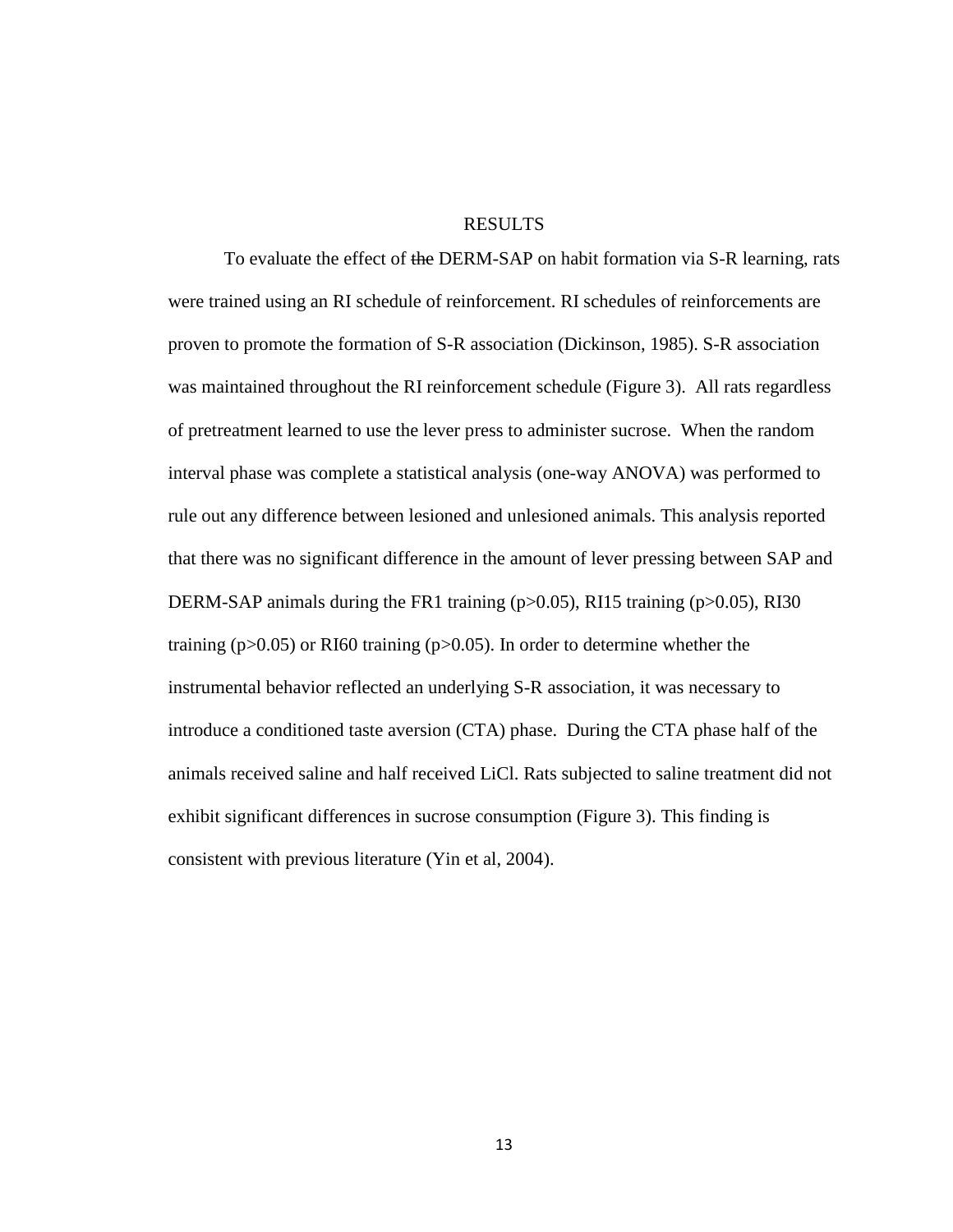Rats subjected to LiCl decreased sucrose consumption over the course of the three days (Figure 4). A two way ANOVA revealed a significant main effect of devaluation  $(F_{1,150=264}, p<.0001)$ , a main effect of each day  $(F_{1,150}=19.63, p<.0001)$ , and significant devaluation x day interaction  $(F_{1,150}=58.16, p<0001)$ .



**Fig. 3** This graph compares lever pressing for animals pretreated with DERM-SAP or saline. There was no significant difference in lever pressing between DERM-SAP and saline treated animals.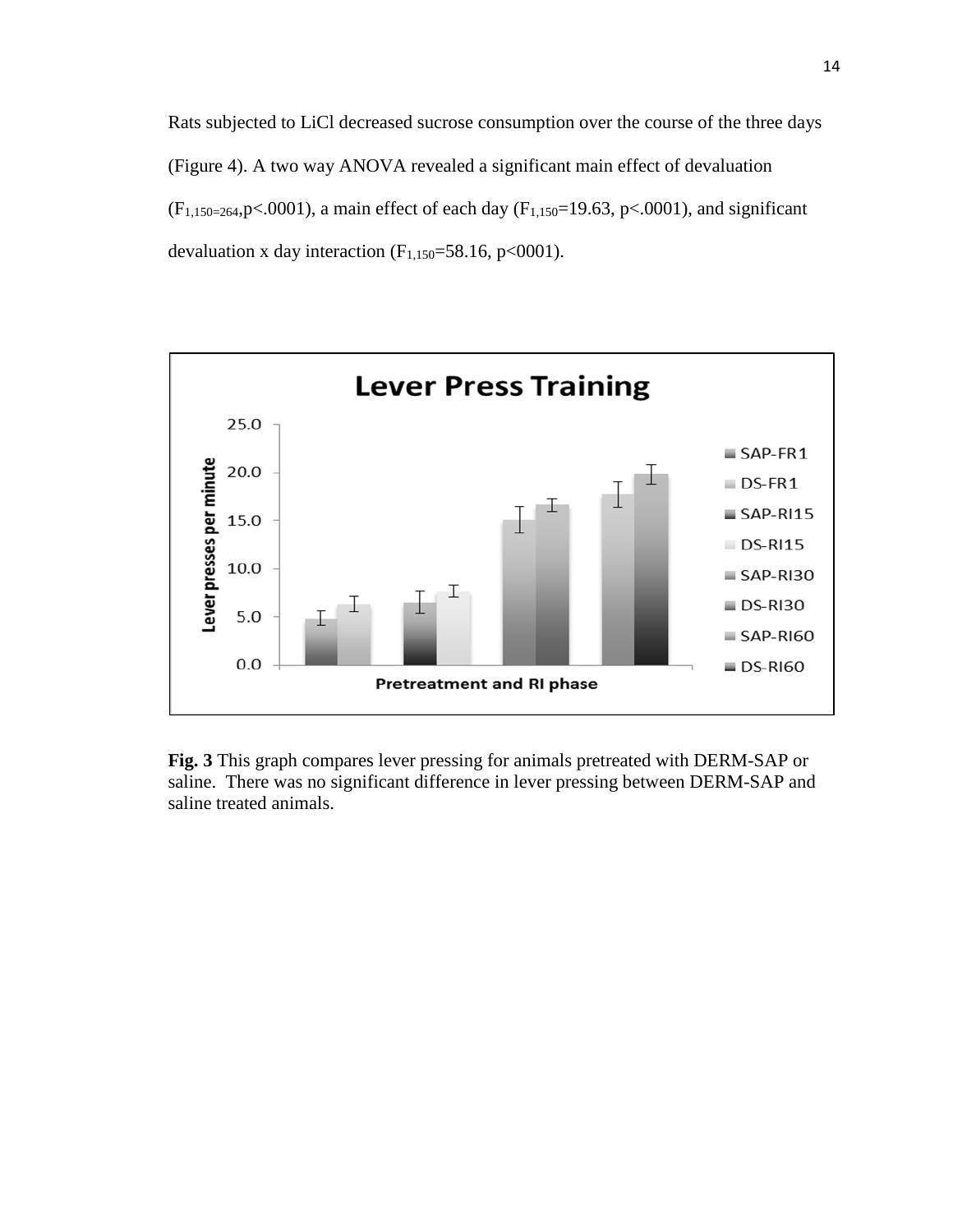

**Fig. 4** Effects of LiCl on stimulus- response (S-R) associated instrumental learning. LiCl conditioned taste aversion took place over 3 days. The data expressed is the mean mg (±SEM) of sucrose solution consumed in the home cage over the course of 30 minutes. Animals were then injected with either saline or LiCl. There was a significant difference in sucrose consumption when comparing saline and LiCl treated animals.

Data pertaining to sucrose consumption from RI60 and the extinction phase were compared and analyzed to determine the extent of outcome devaluation (Figure 5). A two way ANOVA revealed a main effect of pretreatment  $(F_{1,25}=6.1, p=.0207)$ , devaluation ( $F_{1,25}=6.1$ ,  $p=.0207$ ), and pretreatment x devaluation interaction ( $F_{1,25}=5.8$ , p=0.0238). A post-hoc analysis revealed that lesioned animals exhibited significantly greater devaluation of sucrose following taste aversion than unlesioned animals (p<.05). There was significant devaluation of sucrose in lesioned animals that received LiCl compared to lesioned animals that received saline (p<.05). Unlesioned animals did not significantly differ in lever presses per minute regardless of treatment (p>.05). There was no significant devaluation of sucrose between lesioned animals treated with saline and unlesioned animals treated with saline  $(p>0.05)$ .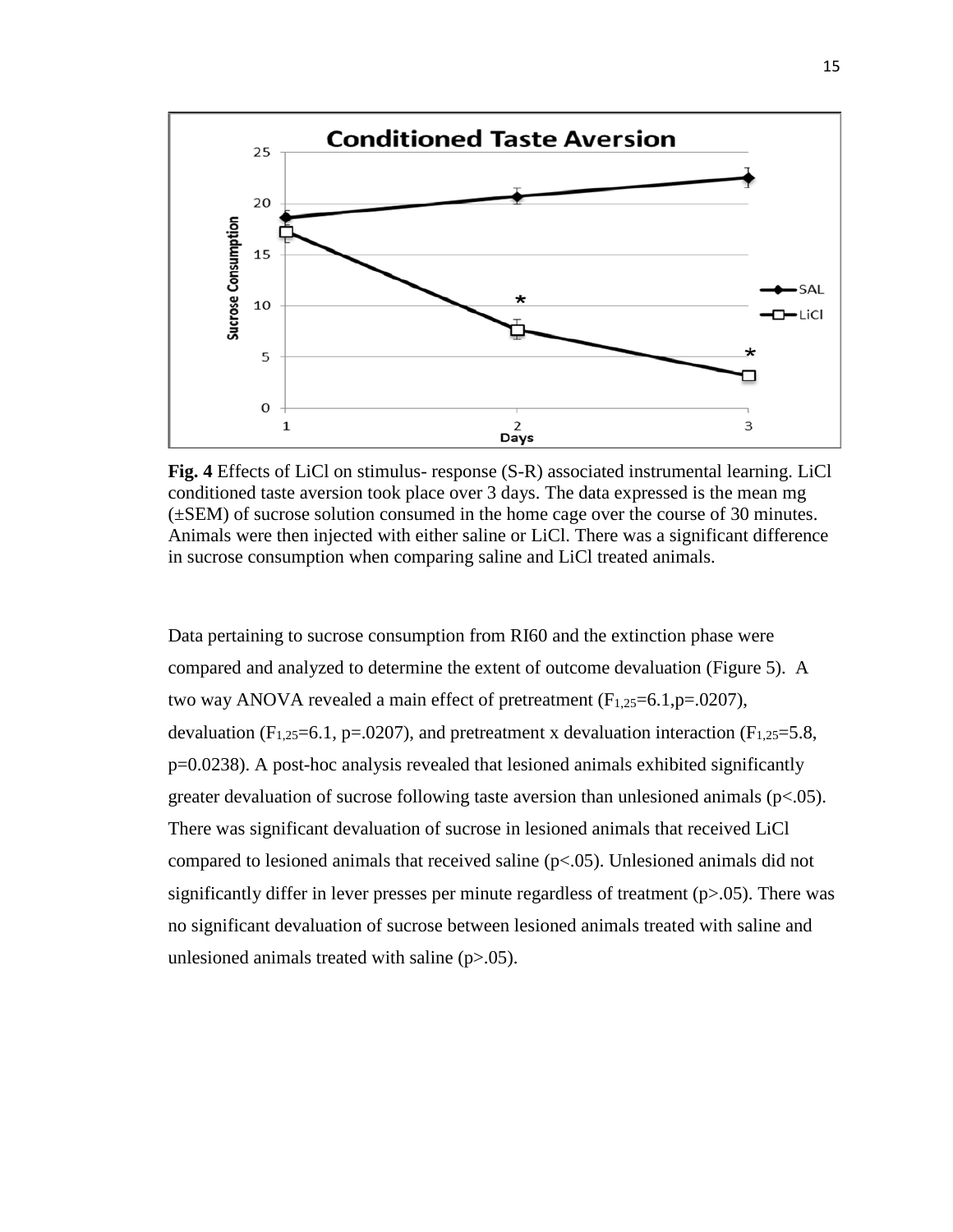

**Fig. 5** Effect of LiCl induced taste aversion on extinction responding in SAP vs DERMSAP treated animals trained on RI schedule of reinforcement. This graph documents the ratio of lever pressing when comparing the 10 minute extinction testing to the lever pressing observed during the RI60 phase of this experiment.

Effects of DERM–SAP Pretreatment on C-Fos Immunoreactivity

# in the Dorsal Medial Striatum

A two way ANOVA revealed a main effect of DERM-SAP pretreatment in the dorsal medial striatum (F<sub>1,13</sub>= 4.688, p<0.0496), LiCl treatment (F<sub>1,13</sub>= 6.598, p<.0234) and pretreatment x treatment interaction  $(F_{1,13}=7.930, p<.0146)$ . Post-hoc analyses revealed that lesioned animals treated with LiCl had significantly increased c-Fos expression compared to lesioned rats treated with saline  $(p<.05)$ . Unlesioned animals treated with LiCl exhibited significantly less c-Fos expression when compared to DERM-SAP pretreated animals exposed to LiCl ( $p<.05$ ). There was no significant difference in c-Fos expression between lesioned rats treated with saline and unlesioned rats treated with saline (p>.05). Unlesioned animals did not significantly differ in c-Fos expression regardless of treatment (LiCl/saline)(p>.05).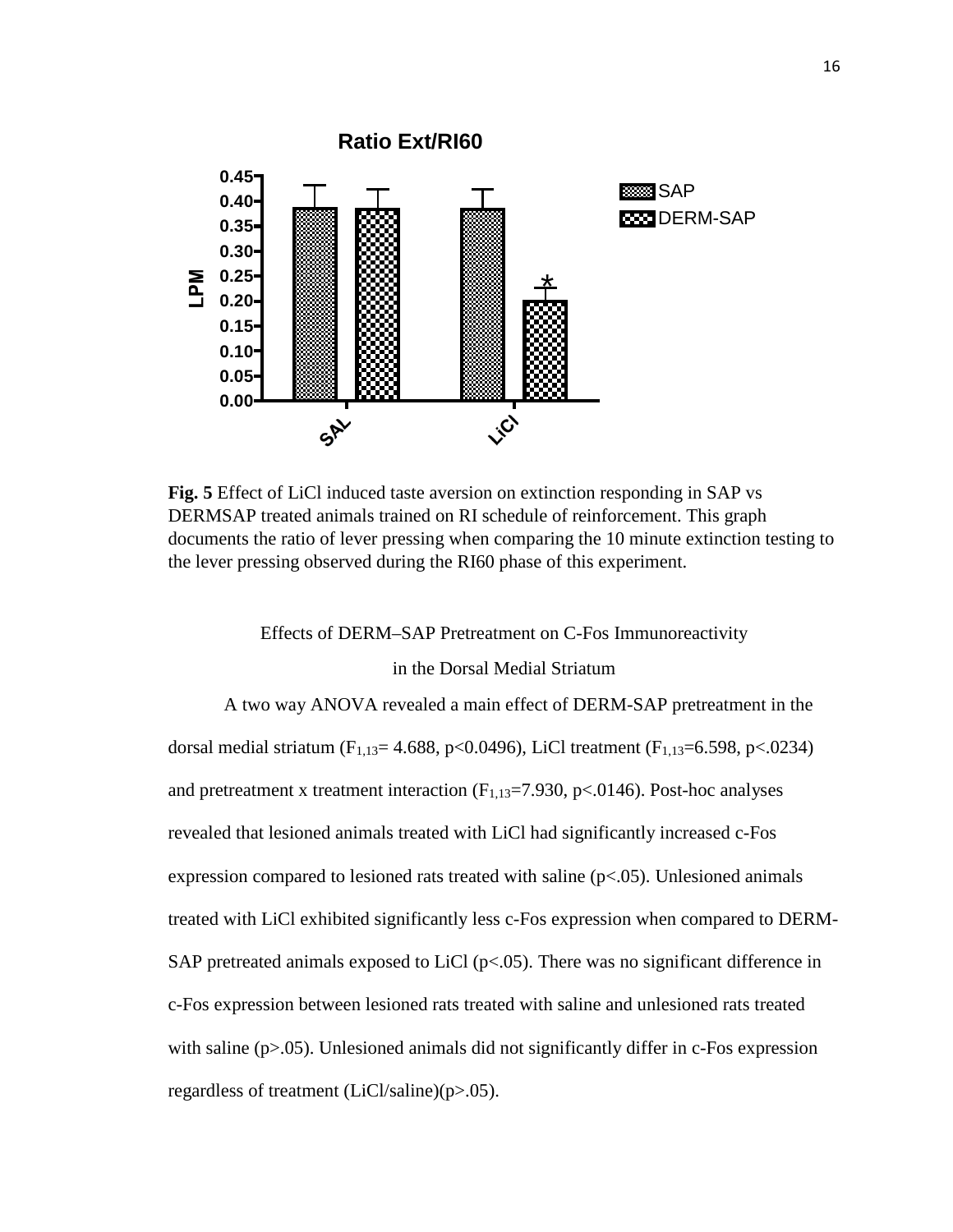

**Fig. 6** Effects of DERM-SAP pretreatment on c-Fos expression in the dorsal striatum. Quantitative analysis of c-Fos immunoreactivity in the dorsal medial striatum. The data presented in the graph are the number of c-Fos particles gathered from a 1024 x 768 pixel area on the dorsal medial striatum. The graph also compares the effect of LiCl on the c-Fos expression of lesioned and unlesioned animals.

Effect of DERM-SAP Pretreatment on C-Fos Immunoreactivity

in the Dorsal Lateral Striatum

A two way ANOVA of the c-Fos particle concentration revealed a main effect of

DERM-SAP pretreatment in the dorsal lateral striatum  $(f_{1-13}= 7.500, p < .0169)$ , LiCl

treatment ( $f_{1-13}= 10.42$ , p<.0066), and significant treatment x pretreatment interaction (f1-

13=18.05, p<.0169). Post-hoc analyses revealed that DERM-SAP animals pretreated

with LiCl expressed significantly less c-Fos than DERM-SAP pretreated animals treated

with saline  $(p<.05)$ . There was not a significant difference in the expression of c-Fos

between lesioned and unlesioned animals treated with saline (p>.05).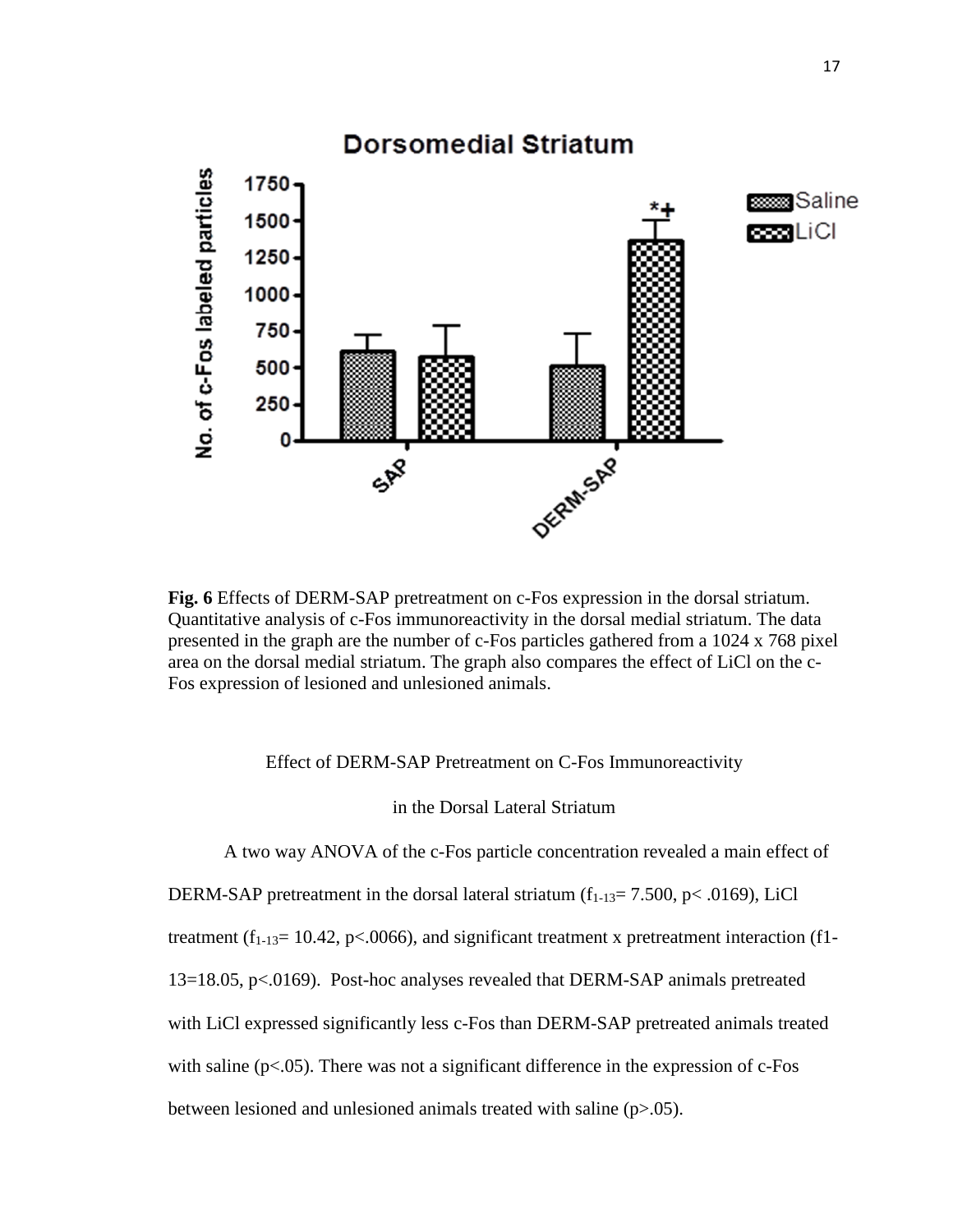There was no significant difference in c-Fos expression in animals pretreated with SAP regardless of treatment (p>.05). There was significantly more c-Fos particle expression in unlesioned animals treated with LiCl compared to lesioned animals treated with LiCl  $(p<.05)$ .



# **Dorsolateral Striatum**

**Fig. 7** Effects of DERM-SAP pretreatment on c-Fos expression in the dorsal lateral striatum. Quantitative analysis of c-Fos immunoreactivity in the dorsal lateral striatum. The data presented in the graph is the number of c-Fos particles gathered from a 1024 x 768 pixel area on the dorsal lateral striatum. The graph also compares the effect of LiCl on the c-Fos expression of lesioned and unlesioned animals.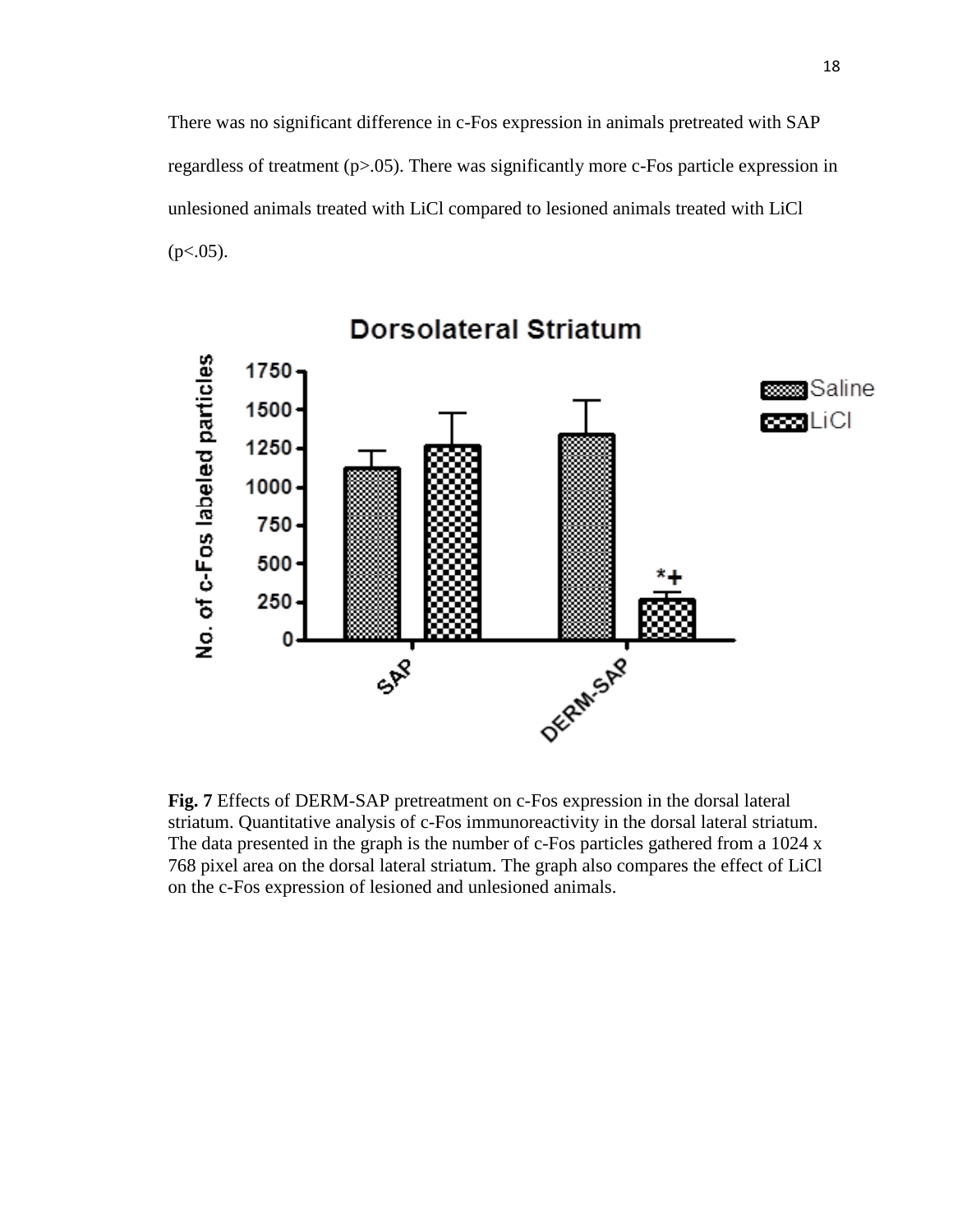Effect of DERM-SAP Pretreatment on C-Fos Immunoreactivity in the Prefrontal Cortex

A two way ANOVA of c-Fos expression revealed a main effect of DERM-SAP pretreatment in the prefrontal cortex  $(f_{1,14}=8.697, p=.0106)$ , LiCl pretreatment  $(F<sub>1,14</sub>=4.985, p=.0424)$  and significant pretreatment x treatment interaction  $(F<sub>1,14</sub>=21.04,$ p=.0004). A post-hoc analysis revealed a significant difference in c-Fos expression in animals pretreated with DERM-SAP and treated with LiCl versus animals pretreated with DERM-SAP and treated with saline (P<.05). There was significantly more c-Fos expressed in animals pretreated with DERM-SAP and treated with LiCl vs animals pretreated with SAP and treated with LiCl ( $p<0.05$ ). There was no significant difference between animals pretreated with SAP and treated with saline versus animals pretreated with SAP and treated with LiCl (P>.05). There was also no significant difference between animals pretreated with SAP and treated with saline when compared to animals pretreated with DERM-SAP and treated with saline (P>.05).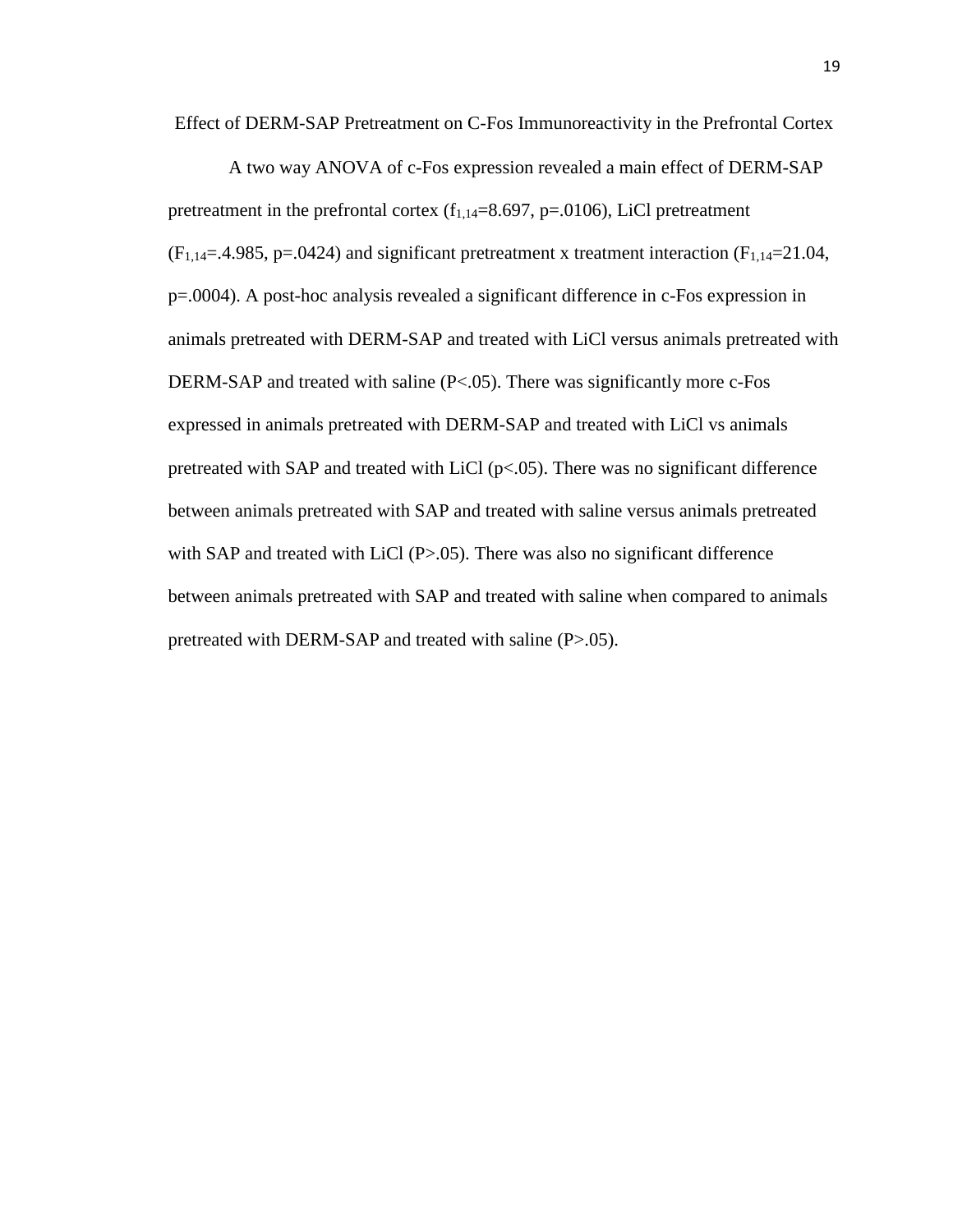

**Fig. 8** Effects of DERM-SAP pretreatment on c-Fos expression in the prefrontal cortex. Quantitative analysis of c-Fos immunoreactivity in the prefrontal cortex. The data presented in the graph is the number of c-Fos particles quantified from a 500 x 500 pixel area of the prefrontal cortex. The graph also compares the effect of LiCl on the c-Fos expression of lesioned and unlesioned animals.

# Effect of DERM-SAP Pretreatment on C-Fos Immunoreactivity

in the Sensorimotor Cortex

A two way ANOVA of c-Fos expression revealed a main effect of DERM-SAP

pretreatment in the secondary motor cortex  $(f_{1,19}=6.413, p=.0203)$ , LiCl pretreatment

 $(F_{1,19}=7.374, p=.0137)$  and significant pretreatment x treatment interaction  $(F_{1,19}=16.54,$ 

p=.0007). A post-hoc analysis revealed a significant difference in c-Fos expression in

lesioned animals treated with LiCl versus lesioned animals treated with saline (P<.05).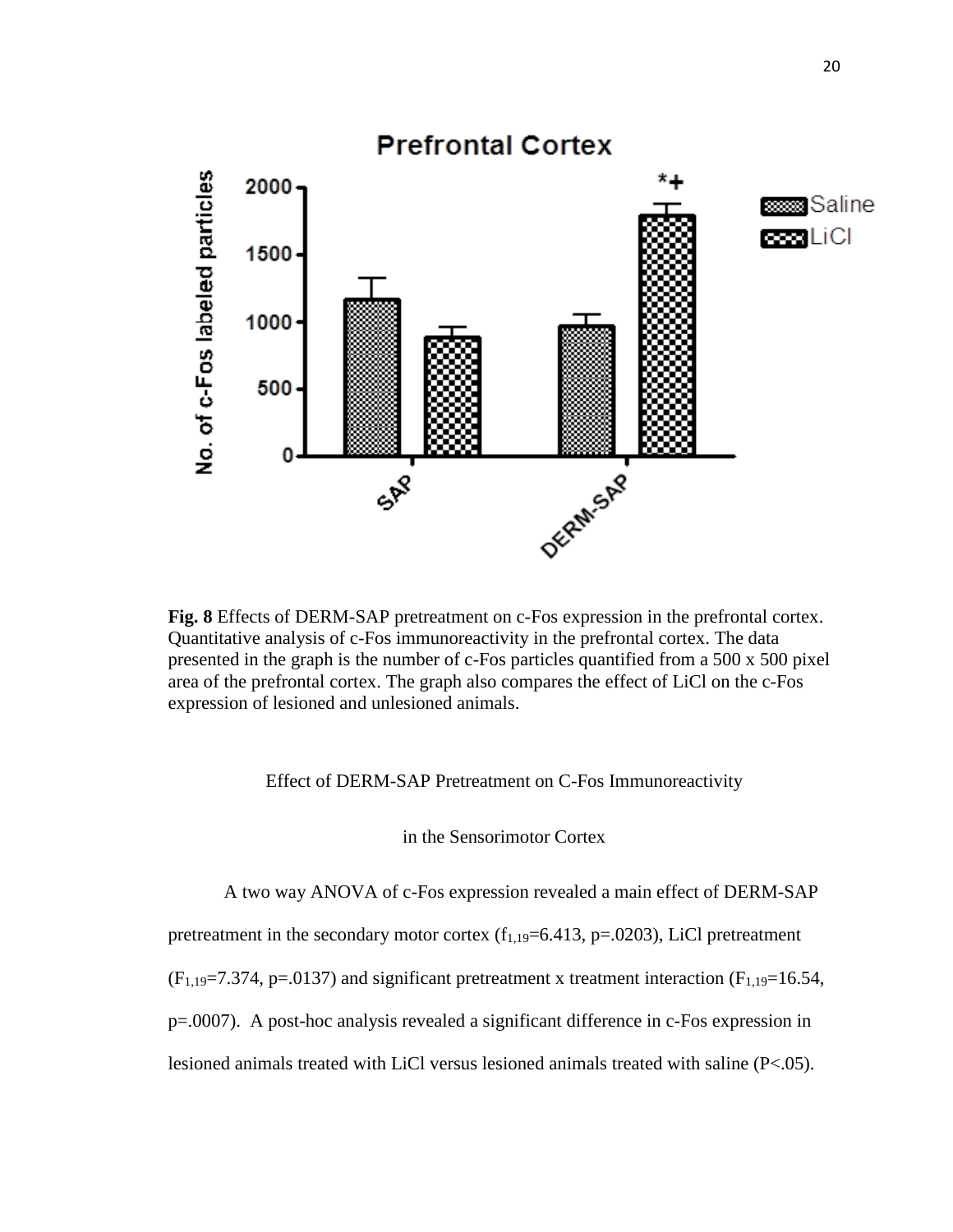There was a significant difference in c-Fos expression in unlesioned animals treated with LiCl when compared to lesioned animals treated with LiCl ( $p<0.05$ ). There was not a significant difference in c-Fos expression between unlesioned animals treated with saline versus lesioned animals treated with saline (P>.05). There was also no significant difference between SAP pretreated animals regardless of treatment (P>.05).

**Sensorimotor Cortex** 

No. of c-Fos labeled particles 1750 **saaaa** Saline 1500 con Lici  $1250 1000 -$ 750 500 250 0 DEPM SAP SAP

**Fig. 9** Effects of DERM-SAP pretreatment on c-Fos expression in the sensorimotor cortex. Quantitative analysis of c-Fos immunoreactivity in the sensorimotor cortex. The data presented in the graph is the number of c-Fos particles quantified from a 500 x 500 pixel area of the sensorimotor cortex. The graph also compares the effect of LiCl on the c-Fos expression of lesioned and unlesioned animals.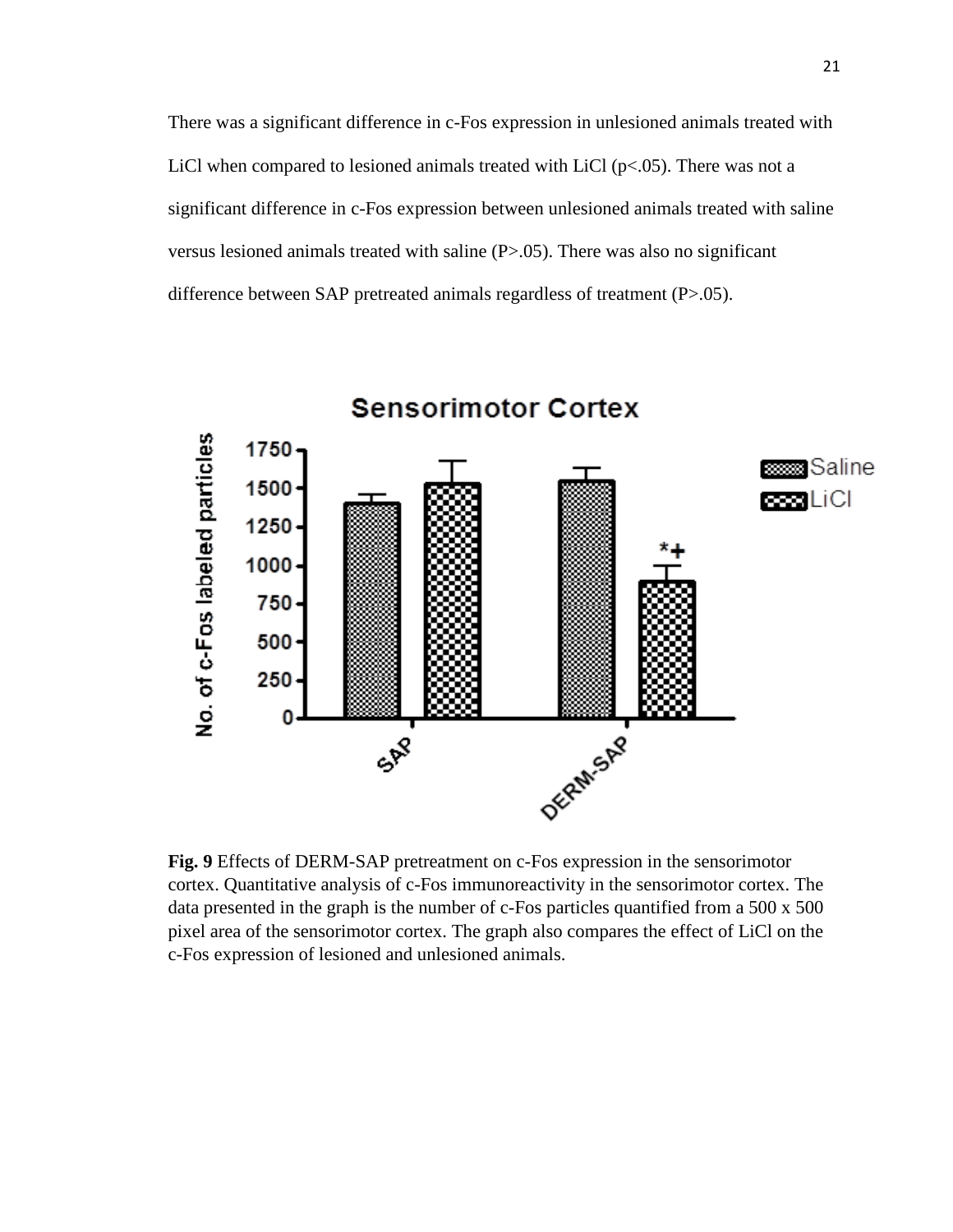# DISCUSSION

## Effect of Lesioning Animals on Lever Presses Per Minute

The initial goal of this study was to determine if eliminating the patch compartment reduced the occurrence of habitual behavior. Previous research has shown a correlation between enhanced activation of the patch compartment and inflexible or repetitive behaviors in animals. A habit could also be described as repetitive or inflexible so we concluded that ablation of the patch compartment should also reduce habitual behavior. The secondary goal of this study was to determine if ablation of the patch compartment would alter the flow of information through the basal ganglia circuits. The basal ganglia circuits of interest are the goal directed behavior circuit and the habitual behavior circuit.

In this study we lesioned the patch compartment in animals using DERM-SAP. Previous studies that attempted to reduce habitual behavior by removing the dorsal lateral striatum entirely noted that some animals were unable to lever press following surgery (Yin et al., 2006). We hoped to avoid this occurrence by specifically targeting the patch compartment instead of the entire dorsal lateral striatum. When we compared lever press training data (FR1, RI-15, RI-30, and RI-60) from lesioned animals and unlesioned animals there was no significant difference between lever presses per minute. These results confirmed that DERM-SAP pretreatment does not hinder the ability of rats to learn to lever press.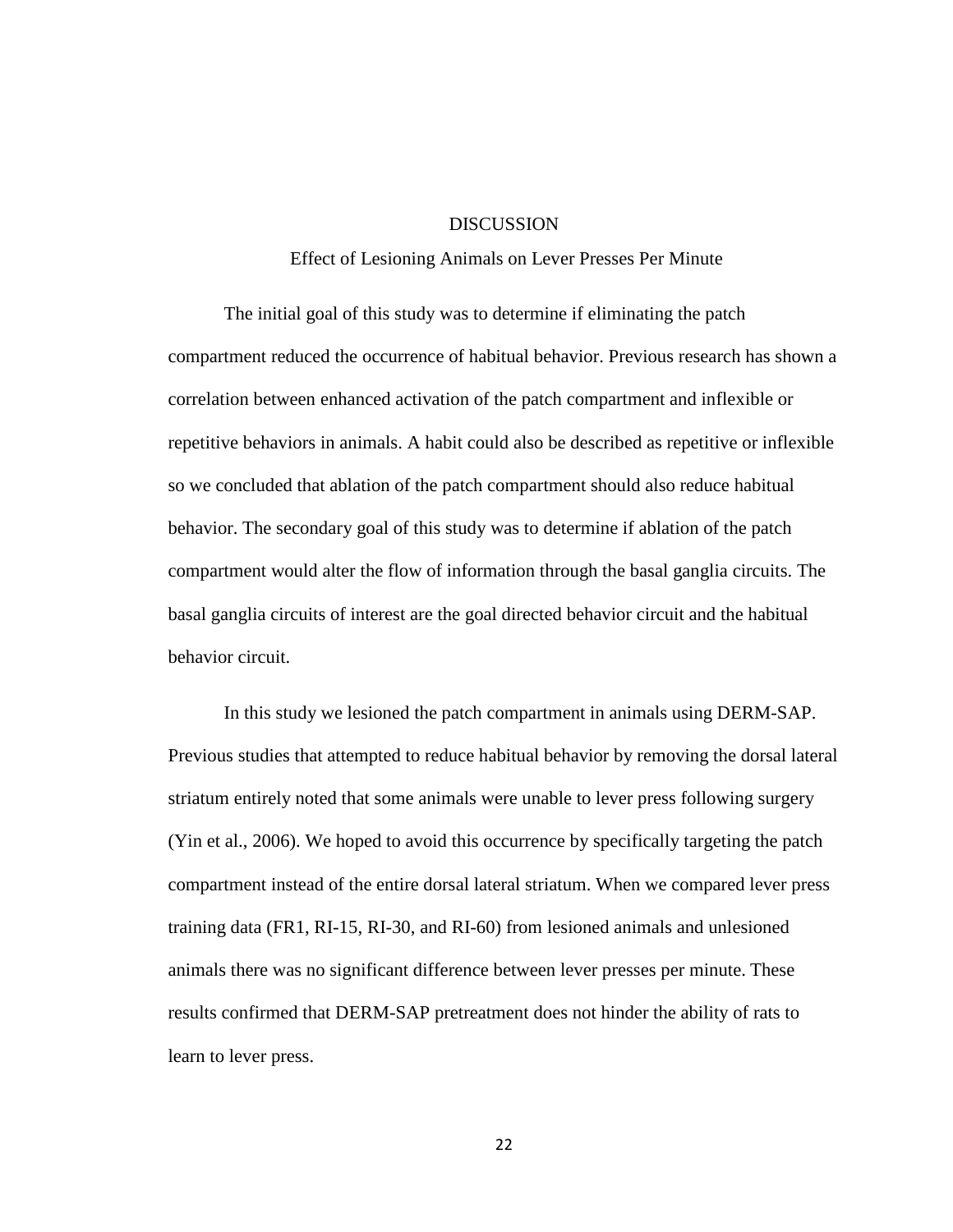Following RI-60 lever training rats completed the conditioned taste aversion portion of the experiment. There was significantly less sucrose consumed by animals treated with LiCl when compared to animals treated with saline. This proved that sucrose was devalued to all rats (DERM-SAP and SAP pretreated) that received LiCl. Following conditioned taste aversion we placed the rats back in the self-administration chambers to determine if they were willing to lever press for the previously devalued sucrose. If rats that were pretreated with DERM-SAP and treated with LiCl continued to lever press at the same rate that would imply that the behavior was habitual in nature. If rats that were pretreated with DERM-SAP and treated with LiCl significantly decreased the rate of lever pressing that would suggest a reduction in habitual behavior and an increase in goal directed behavior. Actual data from this experiment showed a 40-50% devaluation of sucrose when comparing lesioned animals treated with LiCl to all other control groups (lesioned animals treated with saline, unlesioned animals treated with LiCl, and unlesioned animals treated with saline). Habitual behavior occurs without concern for the value of the reward so animals exhibiting habitual behavior would not devalue sucrose in response to its association with a negative stimulus. The DERM-SAP pretreated animals in this study however were more flexible and able to adjust their behavior in response to an adverse consequence of sucrose consumption. This provides behavioral evidence that lesioning of the patch compartment in the dorsal lateral striatum significantly reduces habitual behavior.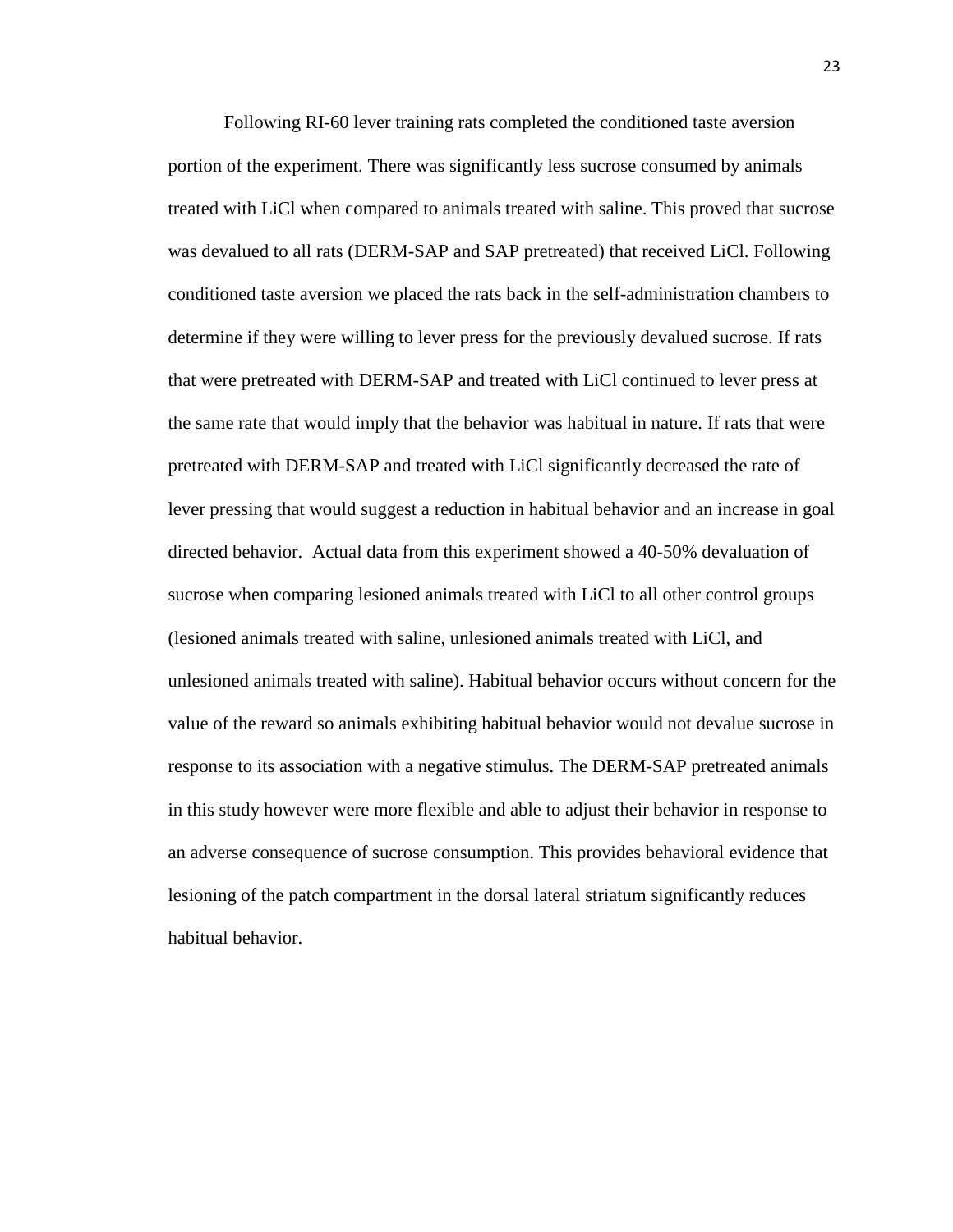#### Goal Directed Circuits and S-R Habit Directed Circuits

When we compared c-Fos expression data from the prefrontal cortex, sensorimotor cortex, dorsal medial striatum and dorsal lateral striatum certain patterns were observed. C-Fos particles are used as a measure of neuronal activity. The varying expression of c-Fos indicates which structures were the most active during the last phase of the experiment. Prefrontal cortex and dorsal medial striatum are neuroanatomical structures associated with the goal directed circuit. Sensorimotor cortex and dorsal lateral striatum are neuroanatomical structures of the habitual circuit.

Lesioned animals treated with LiCl had more c-Fos particles in the prefrontal cortex and dorsal medal striatum compared to unlesioned animals treated with LiCl. These structures are a part of the goal directed circuit and are associated with goal directed behavior. Increased neuronal activity within these structures corresponds with the behavioral data for animals pretreated with DERM-SAP and treated with LiCl. This c-Fos data demonstrates an increased activity in the goal directed circuit. Both c-Fos and behavioral data suggest that animals pretreated with DERM-SAP and treated with LiCl exhibit goal directed behavior. In nature animals use goal directed behavior to react appropriately to the environment or adjust actions to produce the more favorable outcome.

Patch compartment lesioned animals treated with LiCl expressed less c-Fos in the dorsal lateral striatum and the sensorimotor cortex than unlesioned animals treated with LiCl or saline. This suggests that removal of the patch compartment from the dorsal lateral striatum caused the decrease in neuronal activity levels within these two structures. This data corresponds perfectly with behavioral data for lesioned animals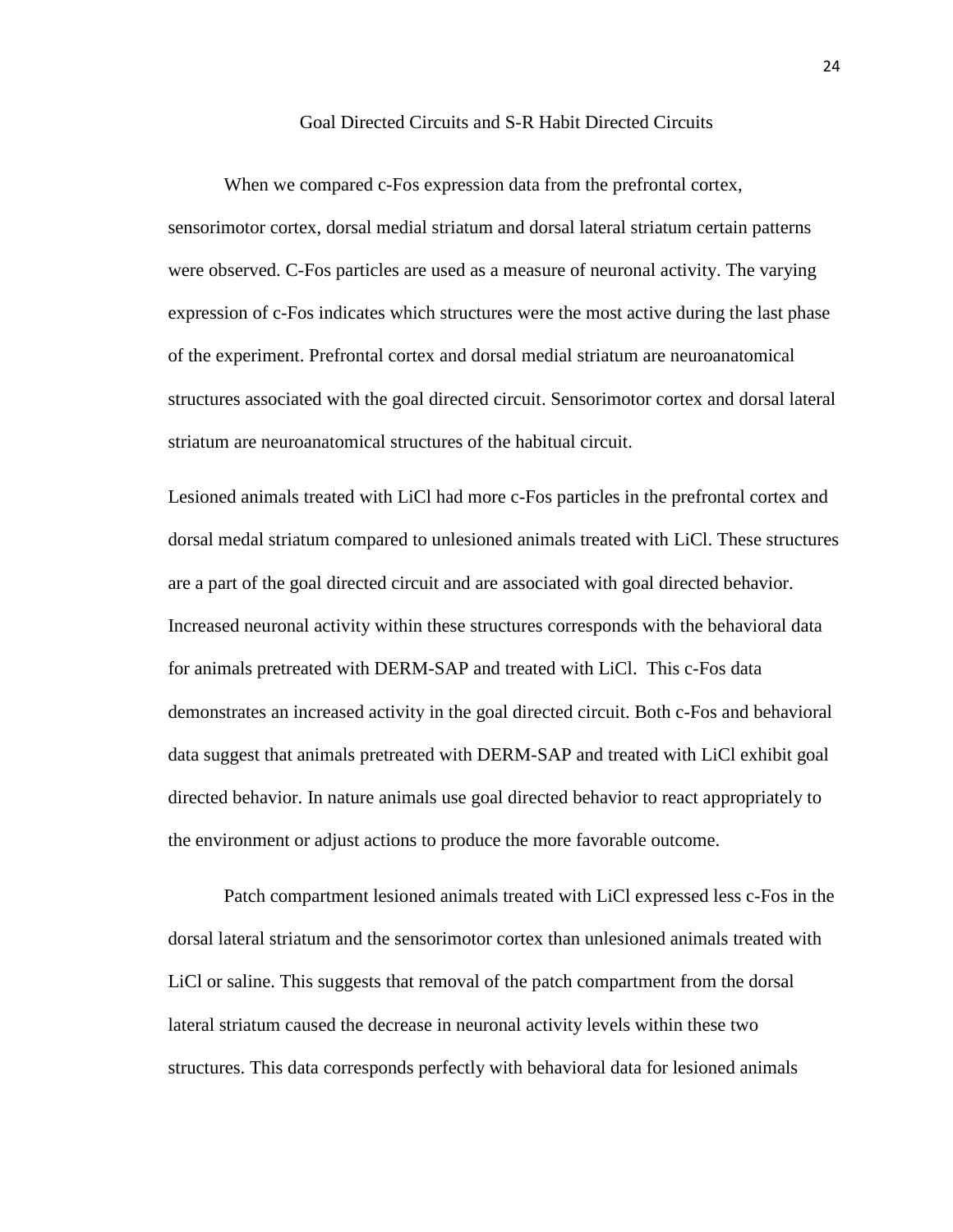treated with LiCl; which exhibited significant sucrose devaluation or reduction of habit formation. Behavioral data for unlesioned animals treated with LiCl exhibited reduced devaluation of sucrose indicating the presence of habitual behavior. This simply demonstrates that it is the pretreatment with DERM-SAP or ablation of the patch compartment that causes the change in behavioral performance and not LiCl.

One unexpected finding that we observed in the dorsal lateral striatum and the sensorimotor cortex was that there was significant expression of c-Fos in animals that were pretreated with DERM-SAP and treated with saline. These animals never associated sucrose with a negative stimulus and thus never devalued sucrose. Coming into the study, we believed that simply ablating the patch compartment of the dorsal lateral striatum would reduce the occurrence of habitual behavior. The data however suggest that patch compartment plays a role in producing habitual behavior despite the presence of a negative stimulus or a devalued reward. The DERM-SAP pretreated and saline treated animals had the lowest test subject numbers  $(N=3)$  so this finding may be inaccurate due to the small sample size. Additional research is required to test the validity of results gained from the DERM-SAP pretreated, saline treated animals.

In summary, our findings are the first to demonstrate the role of the patch compartment in habitual learning. Our data also indicates that ablation of the patch compartments disrupts the flow of information through basal ganglia circuits, such that activity in the circuits that mediate habitual behaviors is decreased, while activity in the circuits that mediate goal-directed behaviors is increased. The data suggest that ablation of the patch compartment results in greater behavioral flexibility as reflected in the increased activity in goal-directed circuits.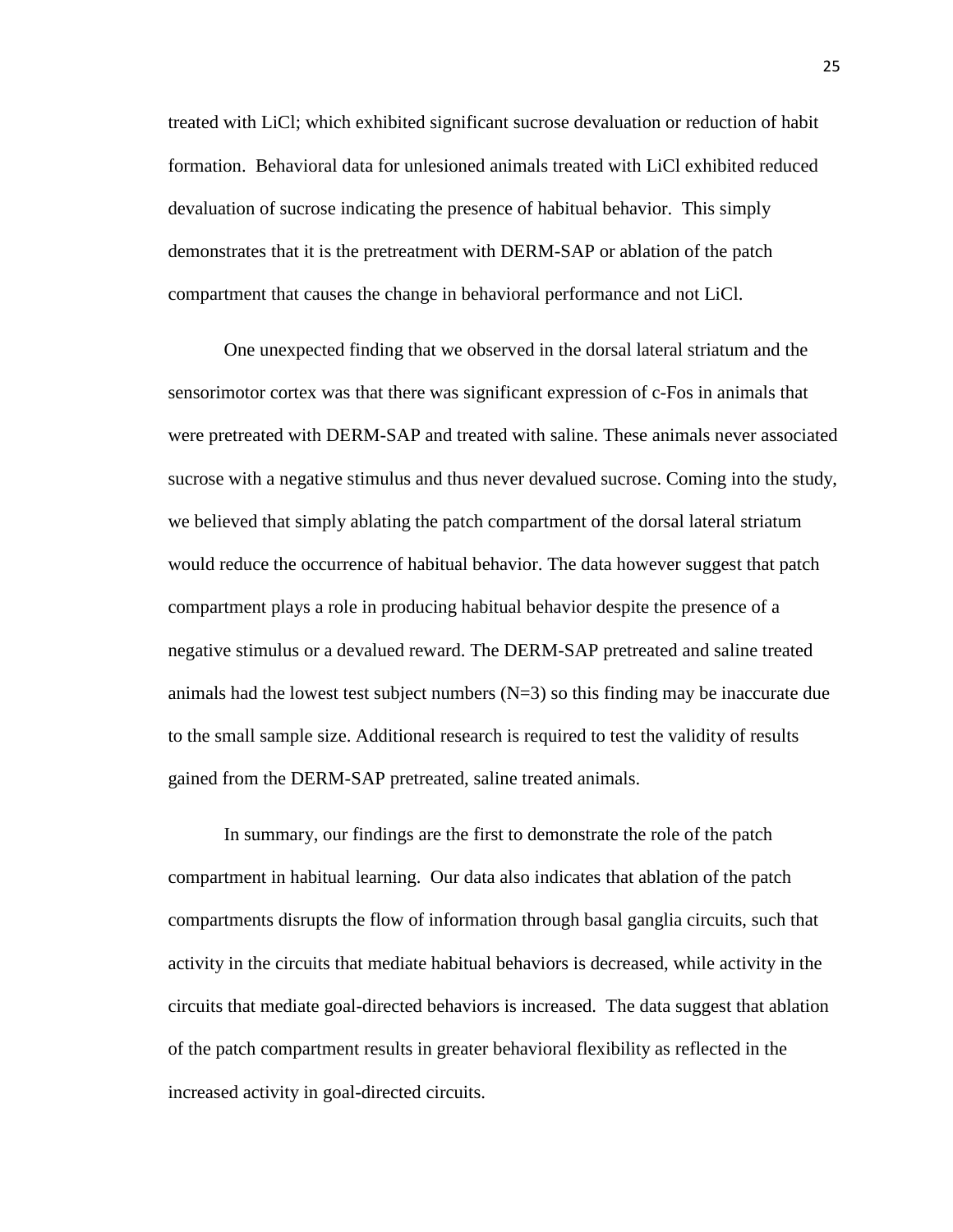# Further Studies

In the future we would like to further investigate the role of the limbic system in habit formation. The patch compartment is limbic in nature because it receives input from the prefrontal cortex. This may suggest that there is limbic influence over habitual behavior. The limbic system also provides input to the matrix compartments via the prefrontal cortex. We are curious about how the limbic system can provide input to two functionally opposite circuits. Further research is required to determine the extent to which the limbic system contributes to goal directed and habitual behavior. Another topic of interest in this study is understanding the mechanisms that allow the patch compartment to exert control over habitual behavior. Our research demonstrated that the patch compartment certainly plays a role in habit formation but it does not explain the mechanism. A greater understanding of the patch compartments influence over habitual behavior may provide a target for treatment therapies. These treatment therapies will not just be limited to addiction but may also have ramifications for other behavioral disorders characterized by inflexible behaviors such as Tourette syndrome, autism, and obsessive compulsive disorder.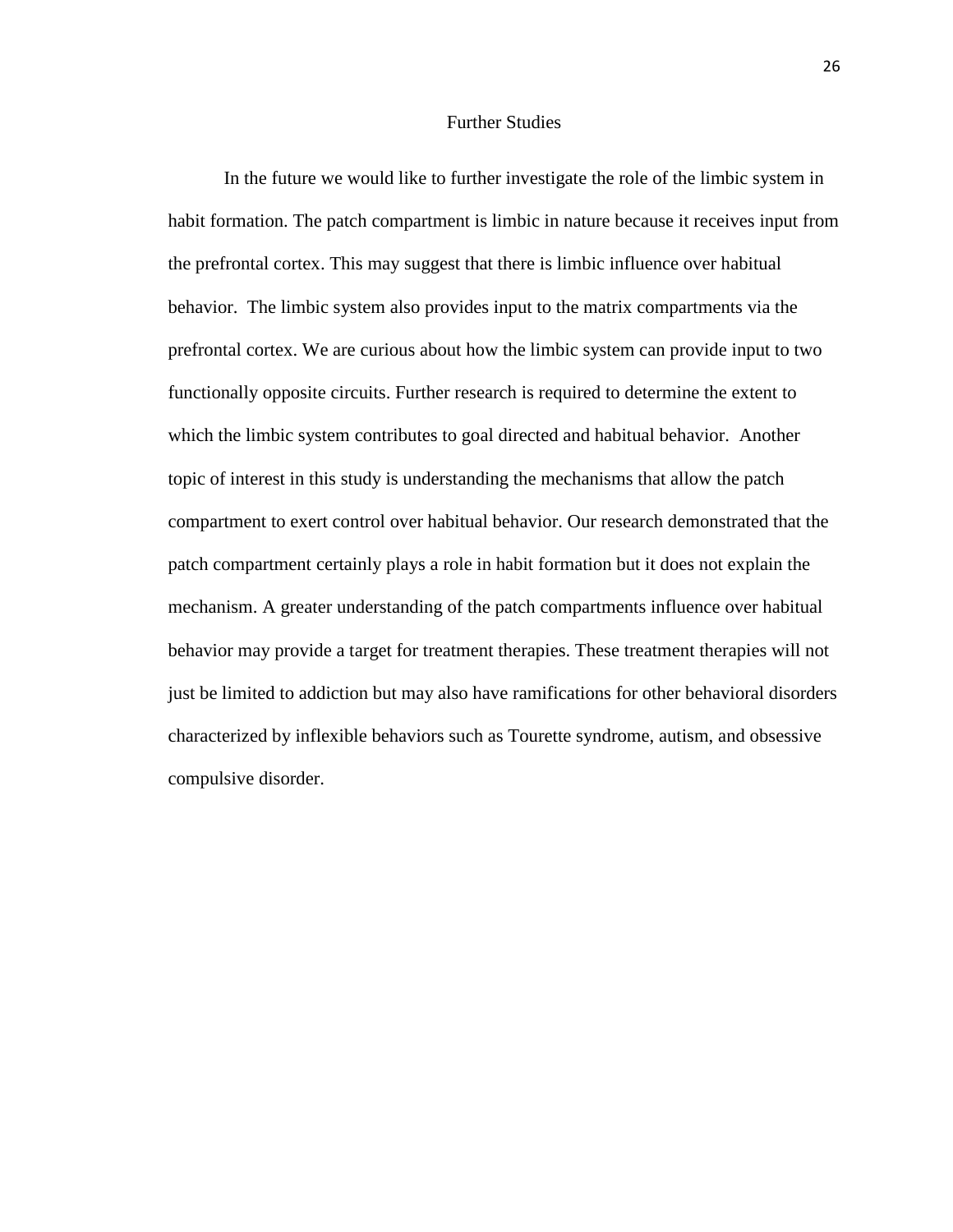## **REFERENCES**

- 1. Balleine, B.W. & O'Doherty, J.P. (2010) Human and rodent homologies in action control: corticostriatal determinants of goal-directed and habitual action. Neuropsychopharmacology, 35, 48-69.
- 2. Barker, J.M., Corbit, L.H., Robinson, D.L., Gremel, C.M., Gonzales, R.A. & Chandler, L.J. (2015) Corticostriatal circuitry and habitual ethanol seeking. Alcohol, 49, 817-824.
- 3. Brown, L.L., Feldman, S.M., Smith, D.M., Cavanaugh, J.R., Ackermann, R.F. & Graybiel, A.M. (2002) Differential metabolic activity in the striosome and matrix compartments of the rat striatum during natural behaviors. J Neurosc, 22, 305-314.
- 4. Canales, J.J. (2005) Stimulant-induced adaptations in neostriatal matrix and striosome systems: transiting from instrumental responding to habitual behavior in drug addiction. Neurobiology Learn Mem, 83, 93-103.
- 5. Canales, J.J. & Graybiel, A.M. (2000) A measure of striatal function predicts motor stereotypy. Nat Neurosc, 3, 377-383.
- 6. Chersi, F., Mirolli, M., Pezzulo, G. & Baldassarre, G. (2013) A spiking neuron model of the cortico-basal ganglia circuits for goal-directed and habitual action learning. Neural Netw, 41, 212-224.
- 7. Corbett, D., Laferriere, A. & Milner, P.M. (1982) Plasticity of the medial prefrontal cortex: facilitated acquisition of intracranial self-stimulation by pretraining stimulation. Physiology & behavior, 28, 531-534.
- 8. Dickinson, A., Nicholas, D.J. & Adams, C.D. (1983) The effect of instrumental training contingency on susceptibility to reinforcer devaluation. Quarterly J Exp Psychol, 35, 35-51.